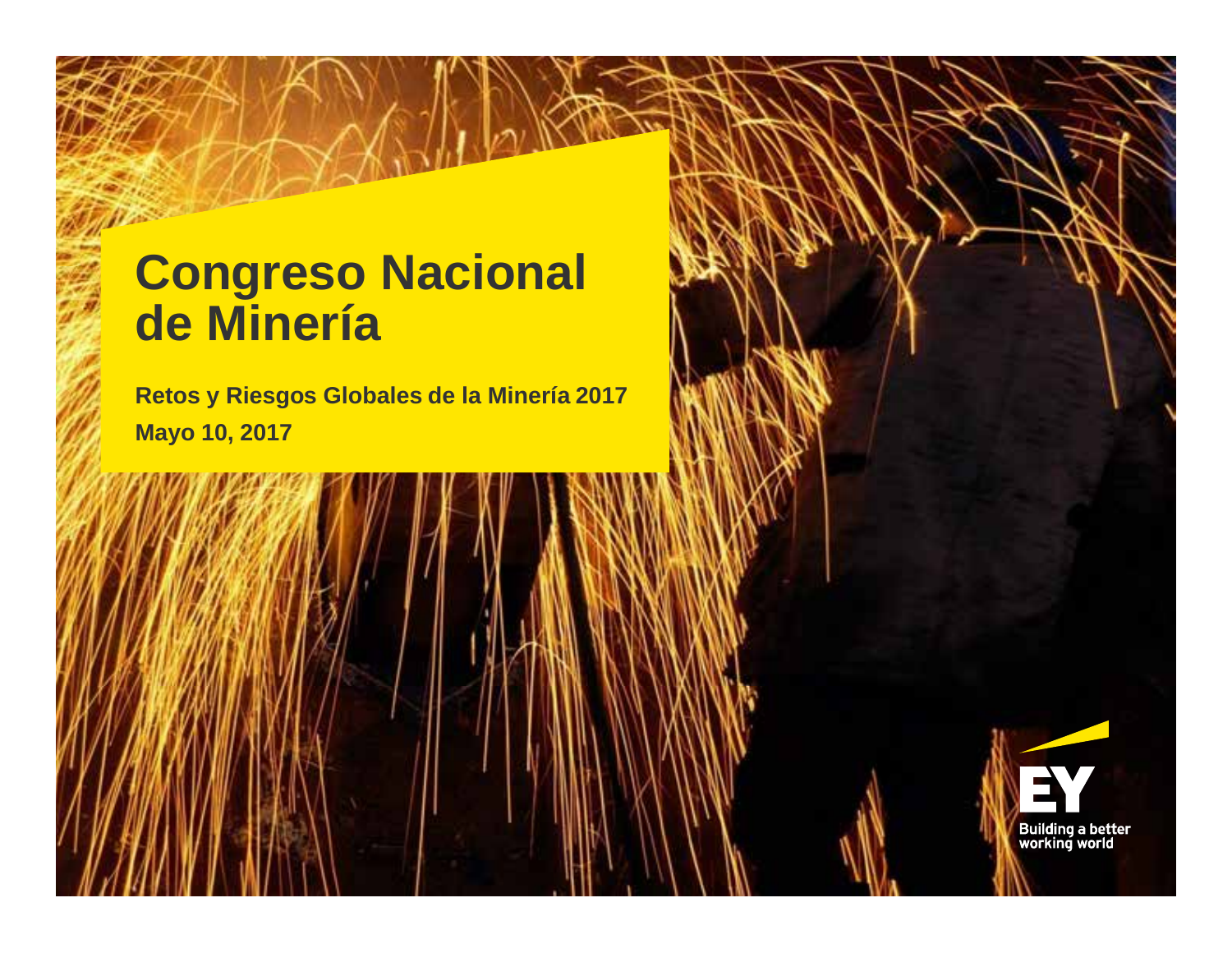# **Mining sector globally … and locally!**

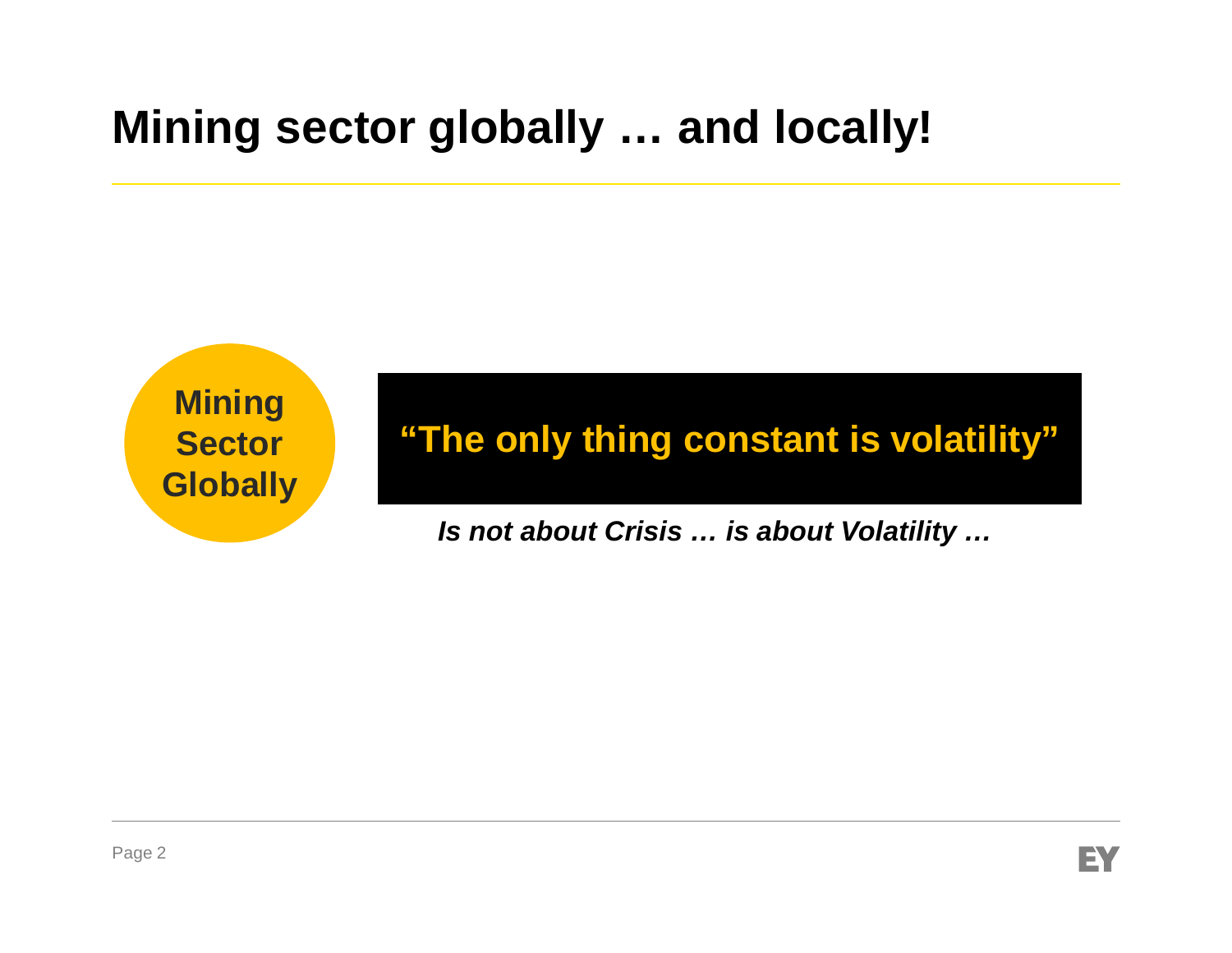# **Contexto Sector y realidades Colombia …**

… a inicios de 2016, el oro inicia recuperación de caídas a históricos de 2010 … hoy es visto como medida de inversion y protección … y los precious siguen mejorando …

... En 2015 el PIB Minero decreció 2.3%, en 2016 subió 4.7% … en 2017 se proyecta 5%, con crecimiento del 20% …

… sin embargo, la inversion extranjera en años anteriores era de USD2.500 millones … y en 2016 el flujo fue negativo …

… la producción de oro alcanzó 2 millones de onzas … y solo el 13% corresponde a producción legal ..

… Hasta hace poco Colombia era catalogado como de atractivo alto y medio alto de inversion … y hoy lo piensan más de dos veces antes de invertir …

… las monedas suben y bajan … no sólo el peso colombiano …

… los rezagos del súper ciclo se mantienen … altos costos, baja demanda, impacto en precios …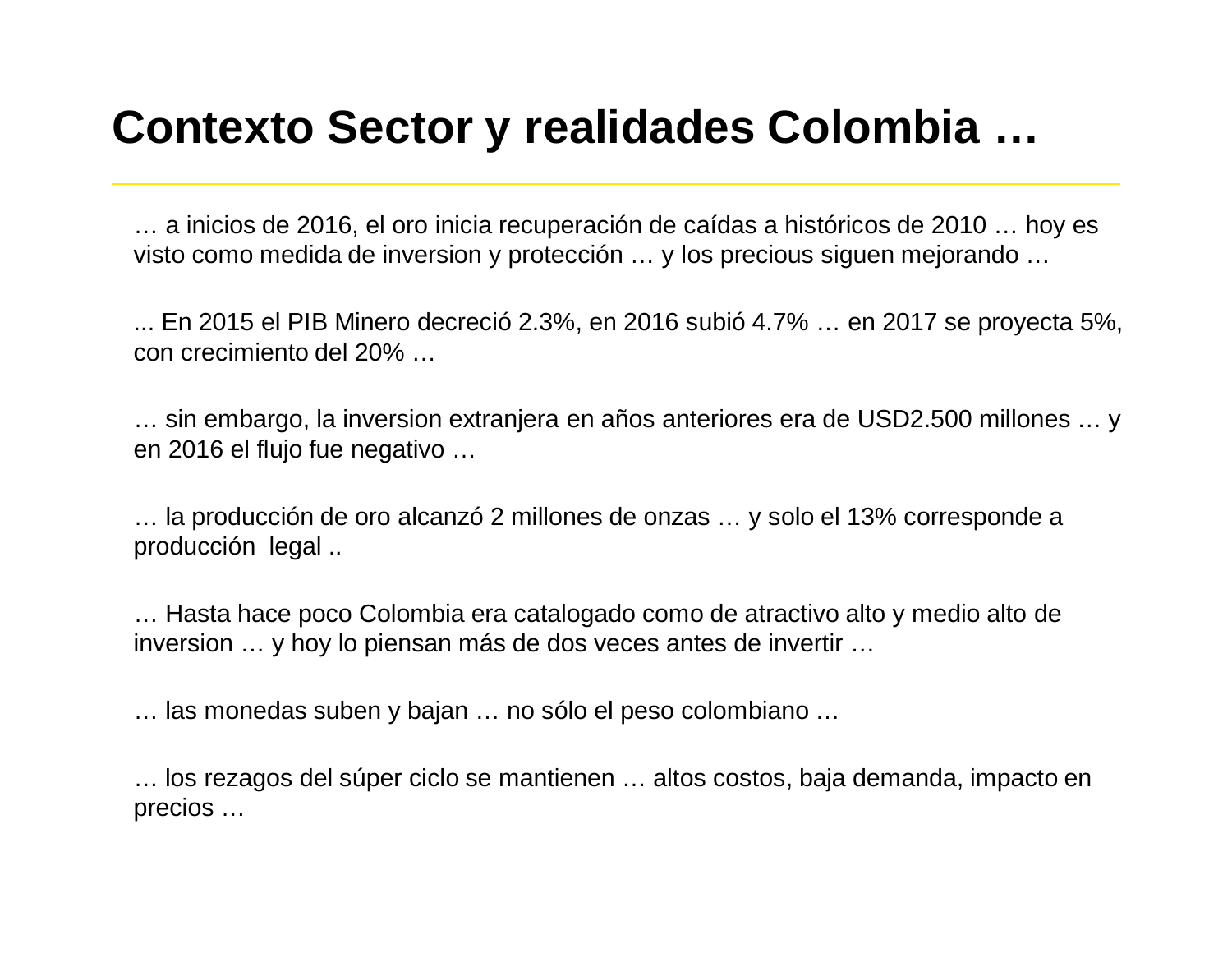## **Retos y riesgos en Minería 2017 Perspectiva EY**



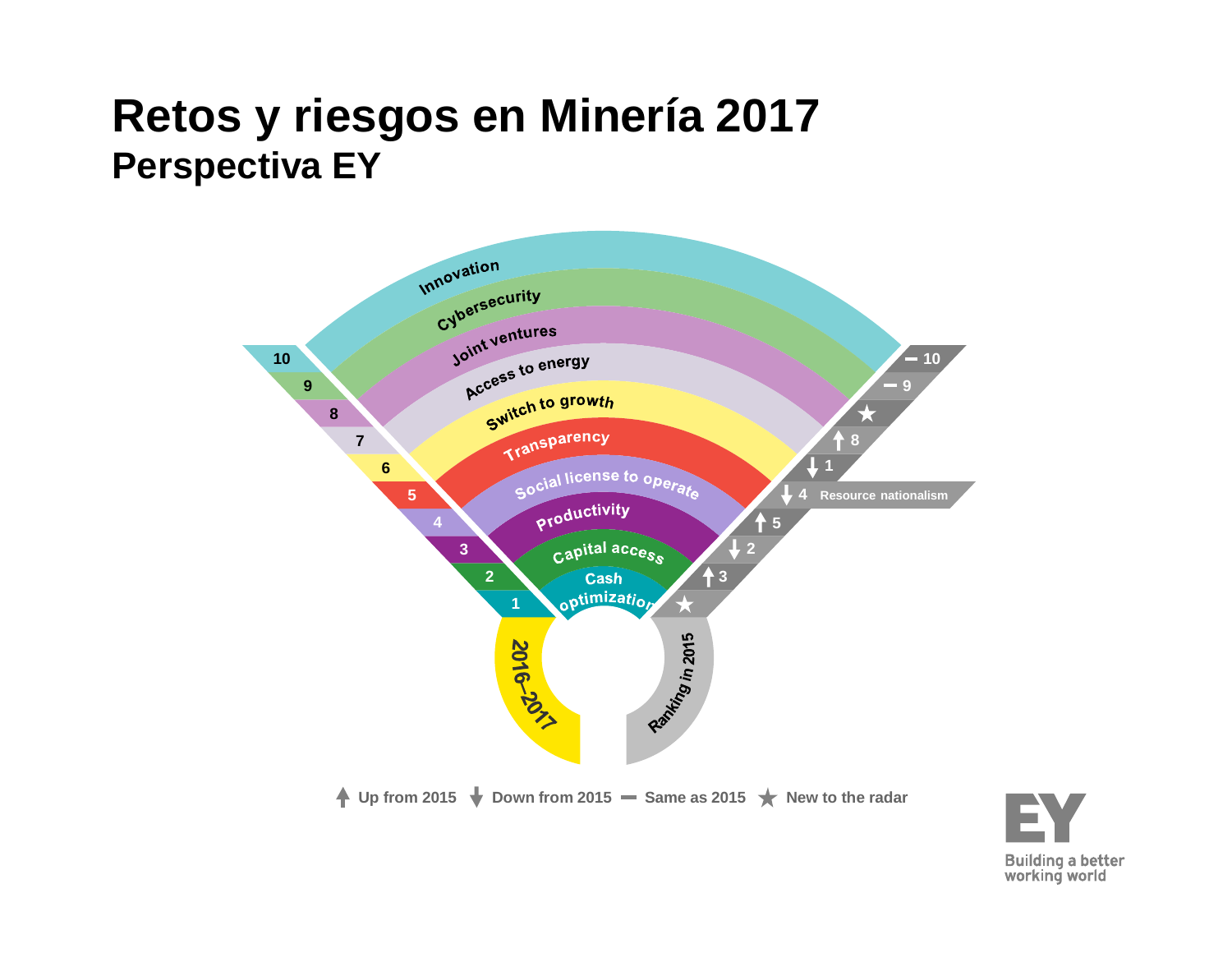# **Outlook en los últimos años…**

#### 2016-2017



- Capital access 02
- Productivity 03
- Social license to operate  $04$
- 05 Transparency
	- 06 Switch to growth
- Access to energy 07
- 08 Joint ventures
	- Cybersecurity 09
	- **Innovation** 10

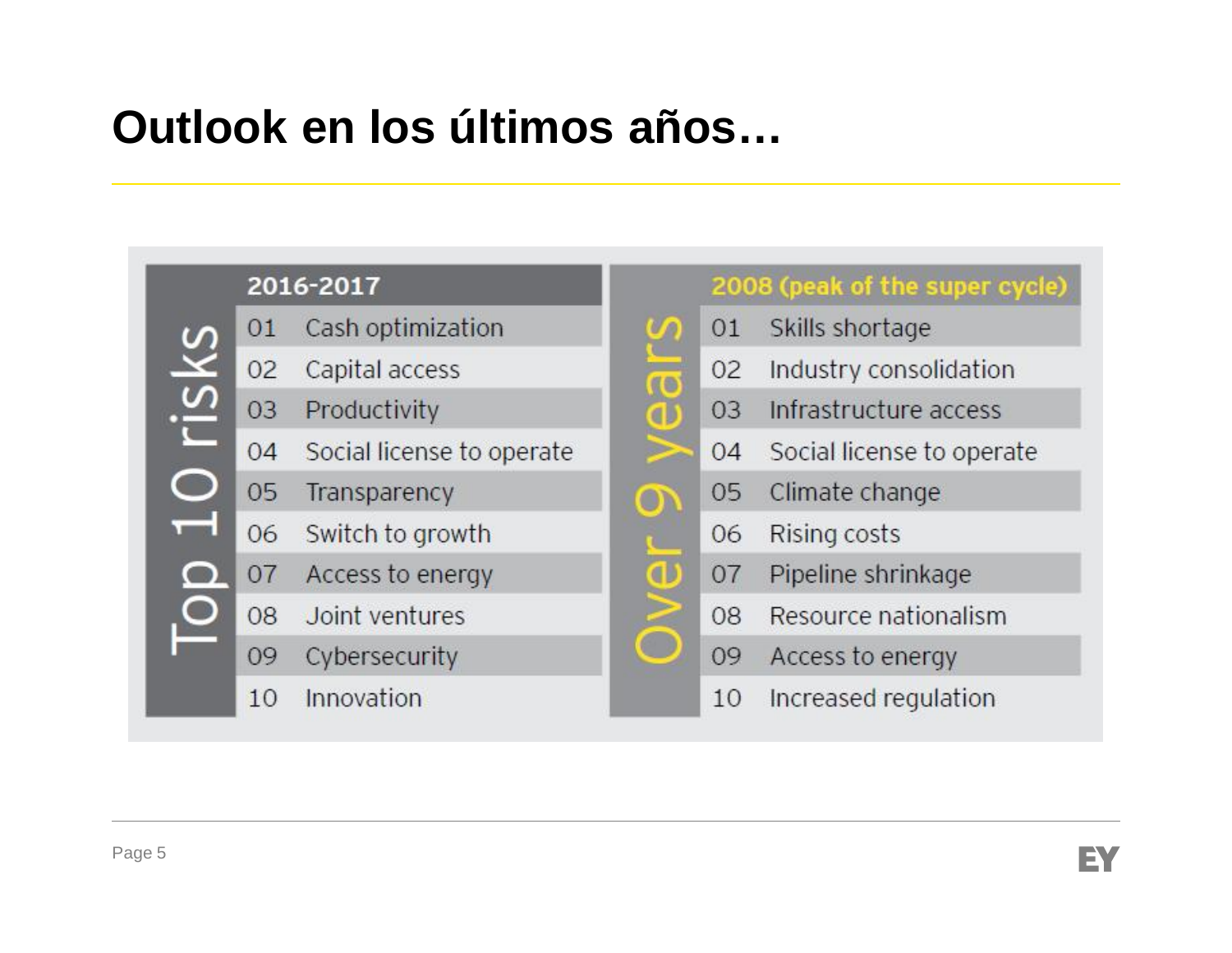## **En particular para cada commodity …**



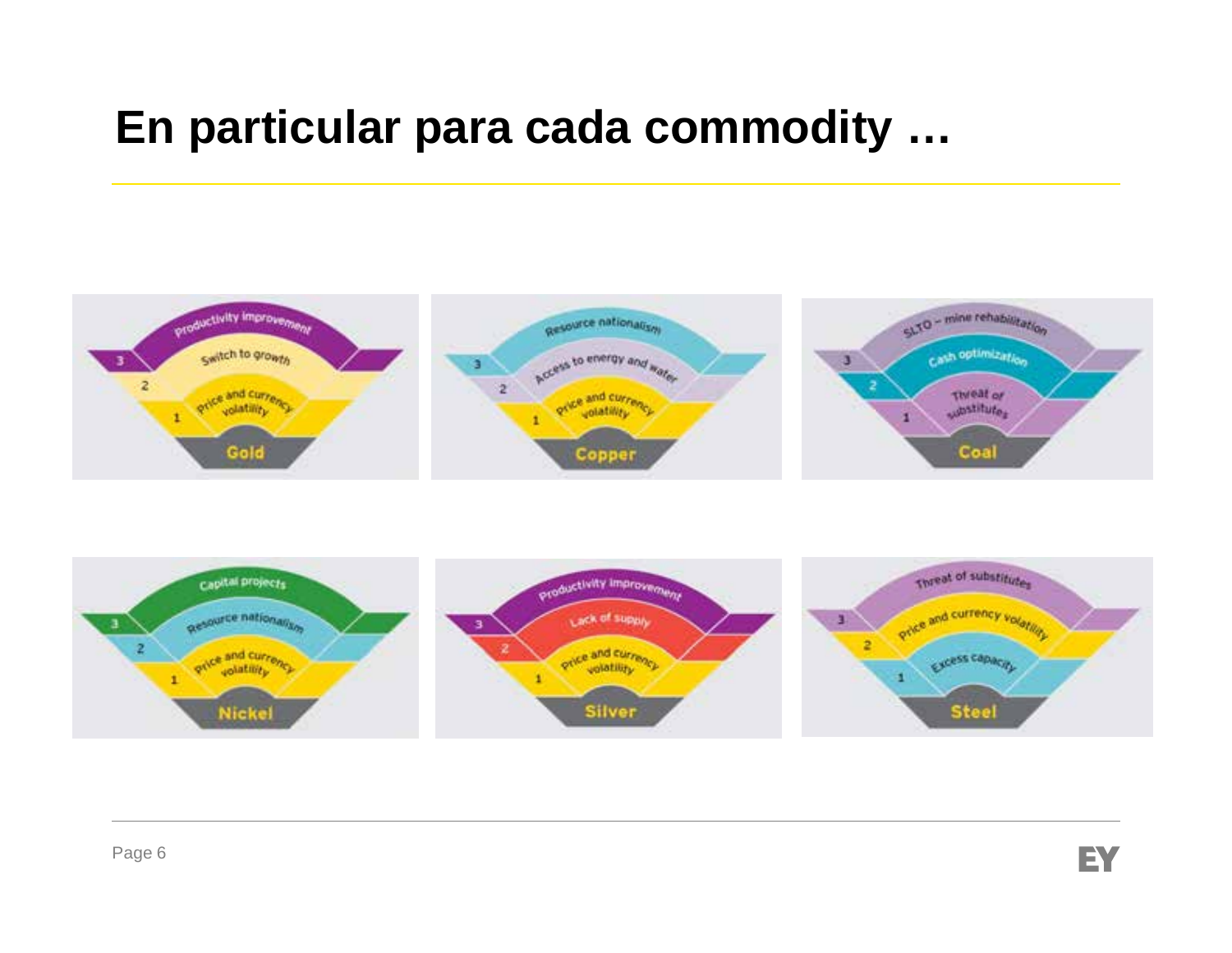## **Retos y riesgos en Minería 2017 Perspectiva EY**

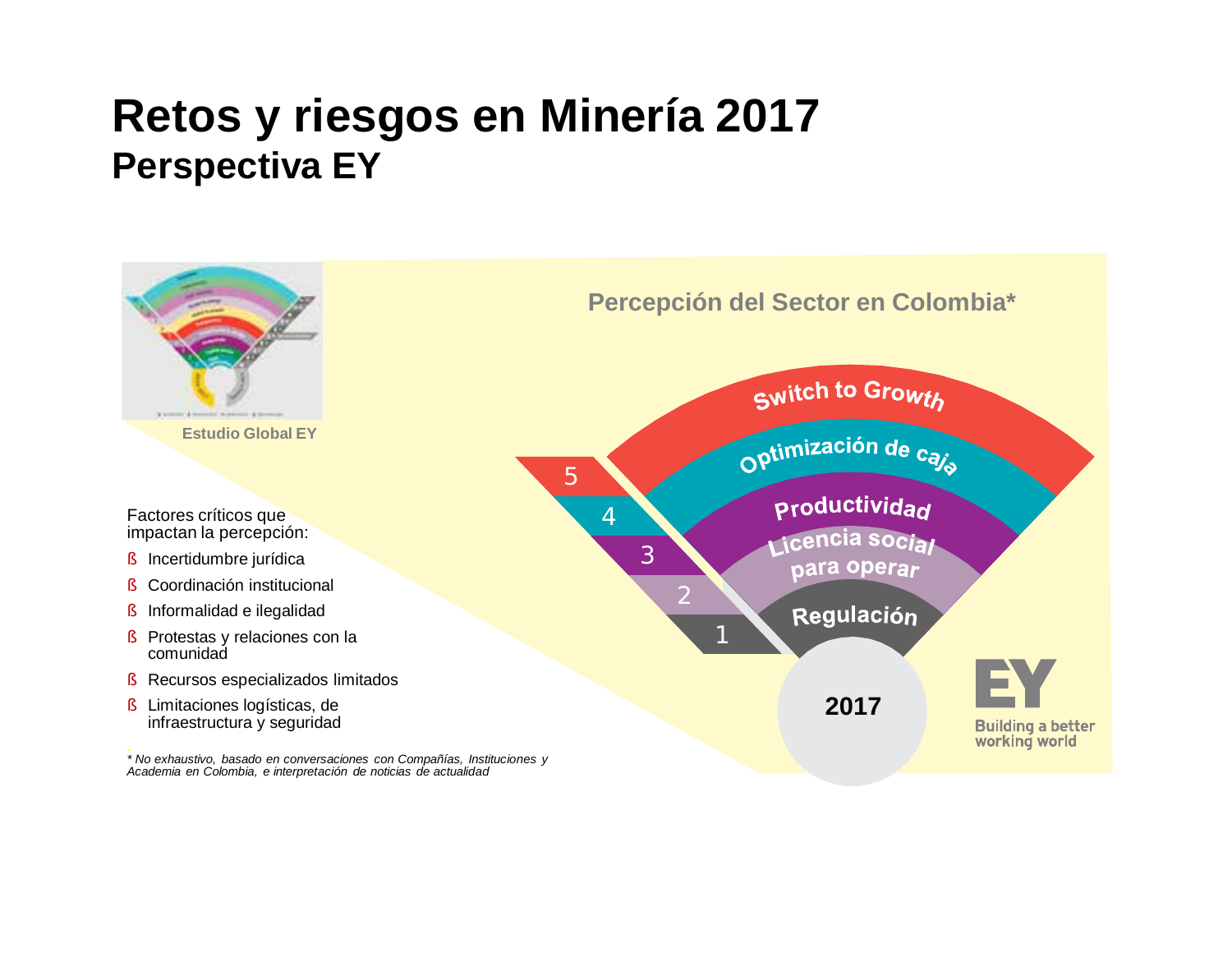**Ahora … hacia dónde se están enfocando los esfuerzos a nivel global y local para mitigar los impactos de esos retos y riesgos de sector?**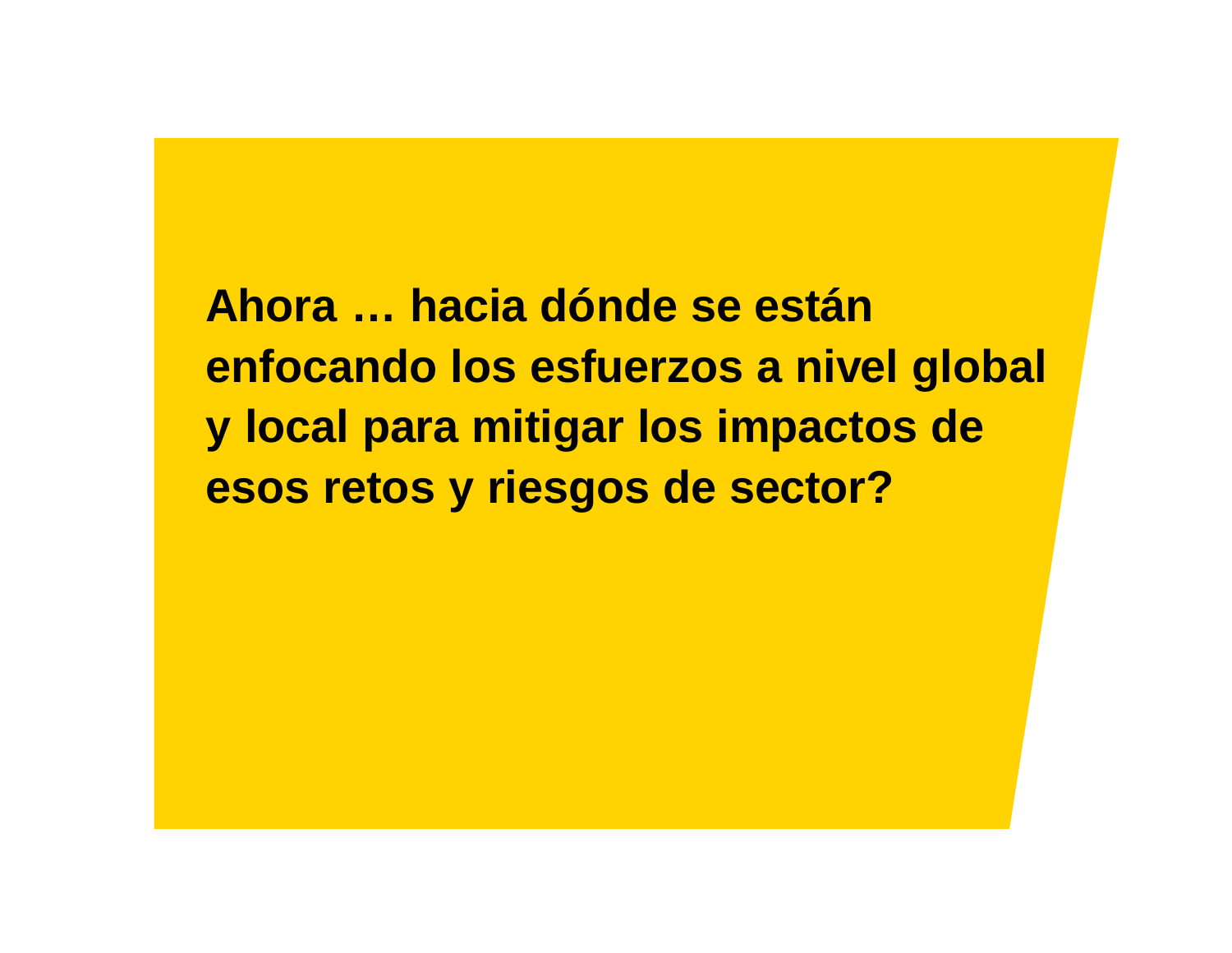# **Cash optimization**

Industry margins are hit by a number of factors



**"2017 is about switch to growth … the austerity mode can leave us behind …"**

Top 10 mining companies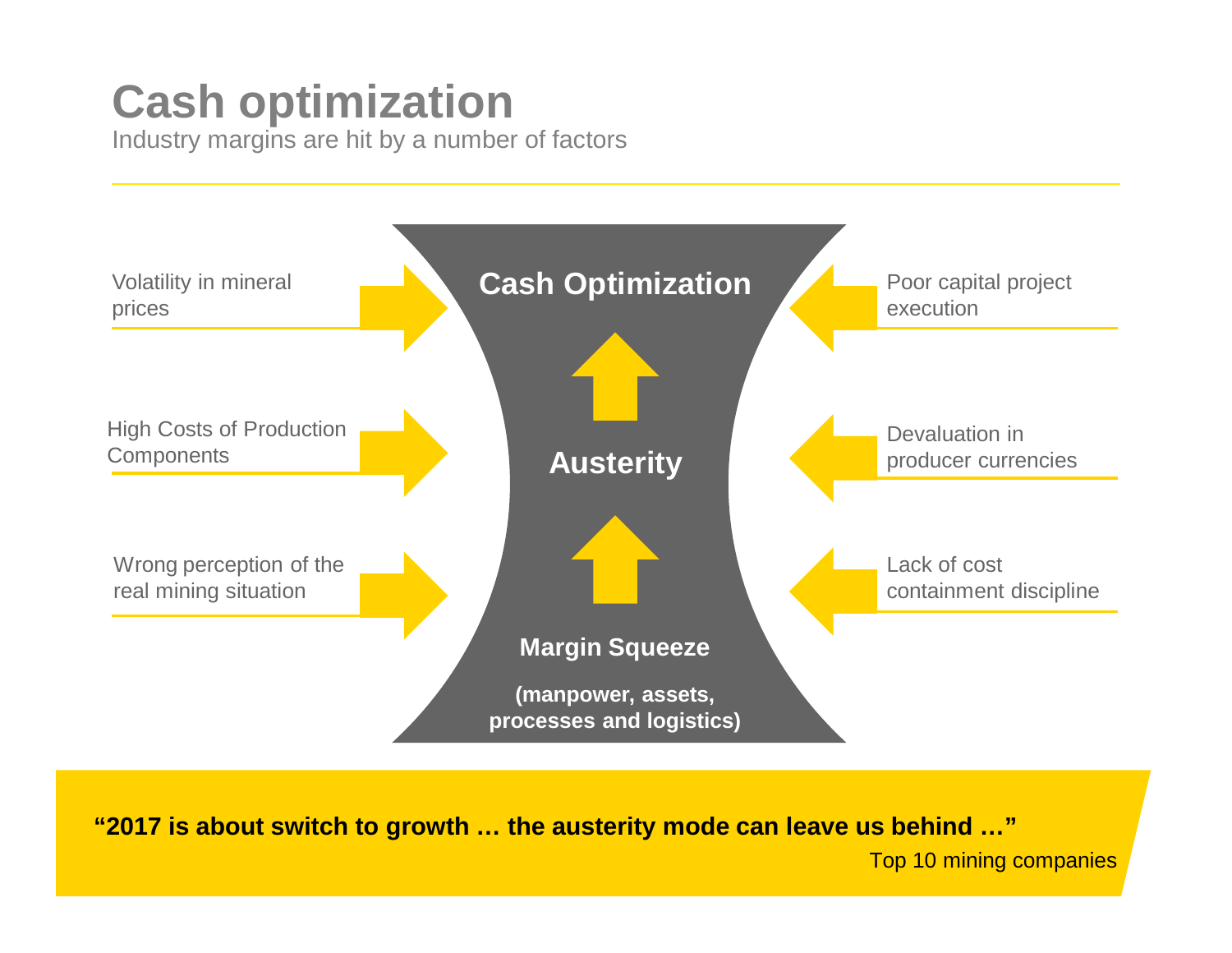### **Productivity** Systematic end-to-end transformation

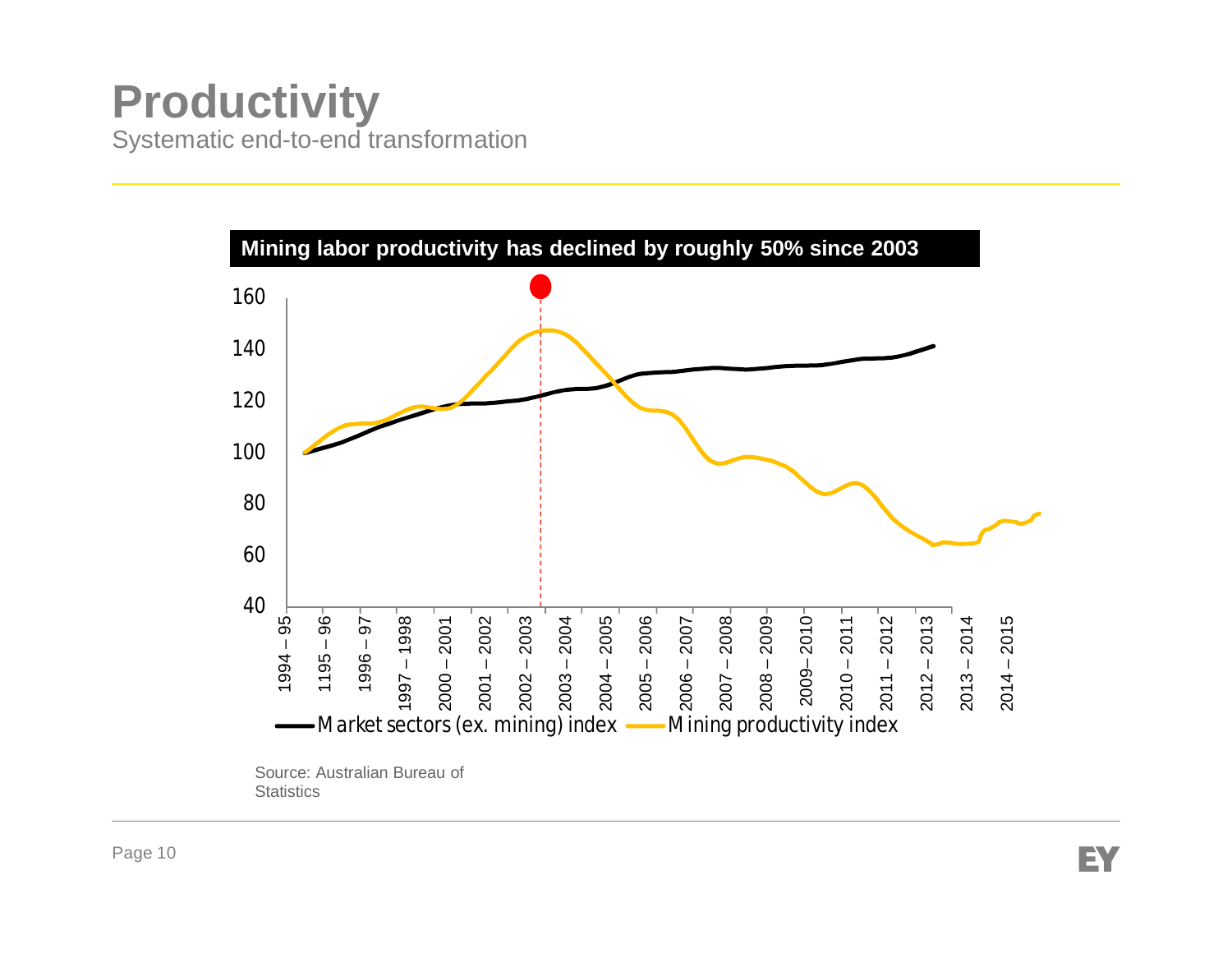# **What companies are doing …**

**During super cycle, productivity fell to its lowest rate in more than 30 years …**

#### **Key thought**

To achieve real productivity gains, the entire leadership team will need to be engaged and behind transformational change.

 $(1 - 2)$ 



"Higher volumes across most of the portfolio, with cash costs down 2% in real terms." Anglo American

- ► Tax efficient supply chain
- ► Inbound logistics review
- ► Operational Improvement
- ► Operational efficiency in labour, equipment and technology
- ▶ Strategic sourcing



"We embedded productivity-led volume and cost efficiencies of US\$2.9 billion, exceeding our target by 61%" BHP Billiton

- Inter-productive Value Chains
- Capability Modelling
- ► Mining scenario modelling
- ► Transportation network optimisation
- ► Internet of the things and Advanced Data Analytics
- Product recovery model



"Over the past two years, we've released US\$2.1 billion of working capital." Rio Tinto

"Alcoa has reduced average days working capital by 9 days since 2009." Alcoa

"We are freeing up working capital by reducing inventories." Barrick Gold

Procurement and sourcing from enterprise intelligence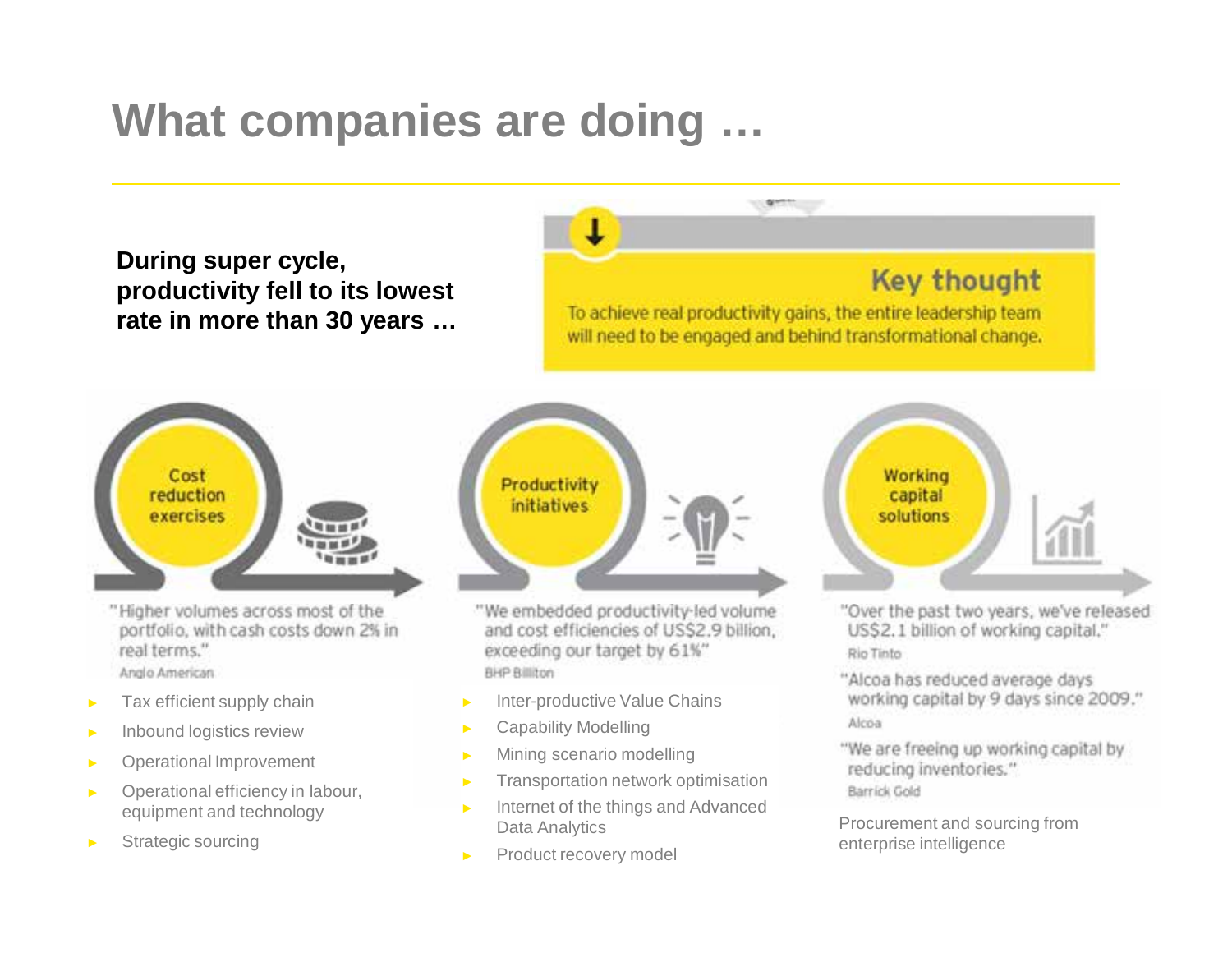# **What companies are doing …**

Strengthening the Risk Management perspective

Building a strong platform for continuous business improvement and growth ... not focus in baseline risks, but incorporating the holistic risk radar …

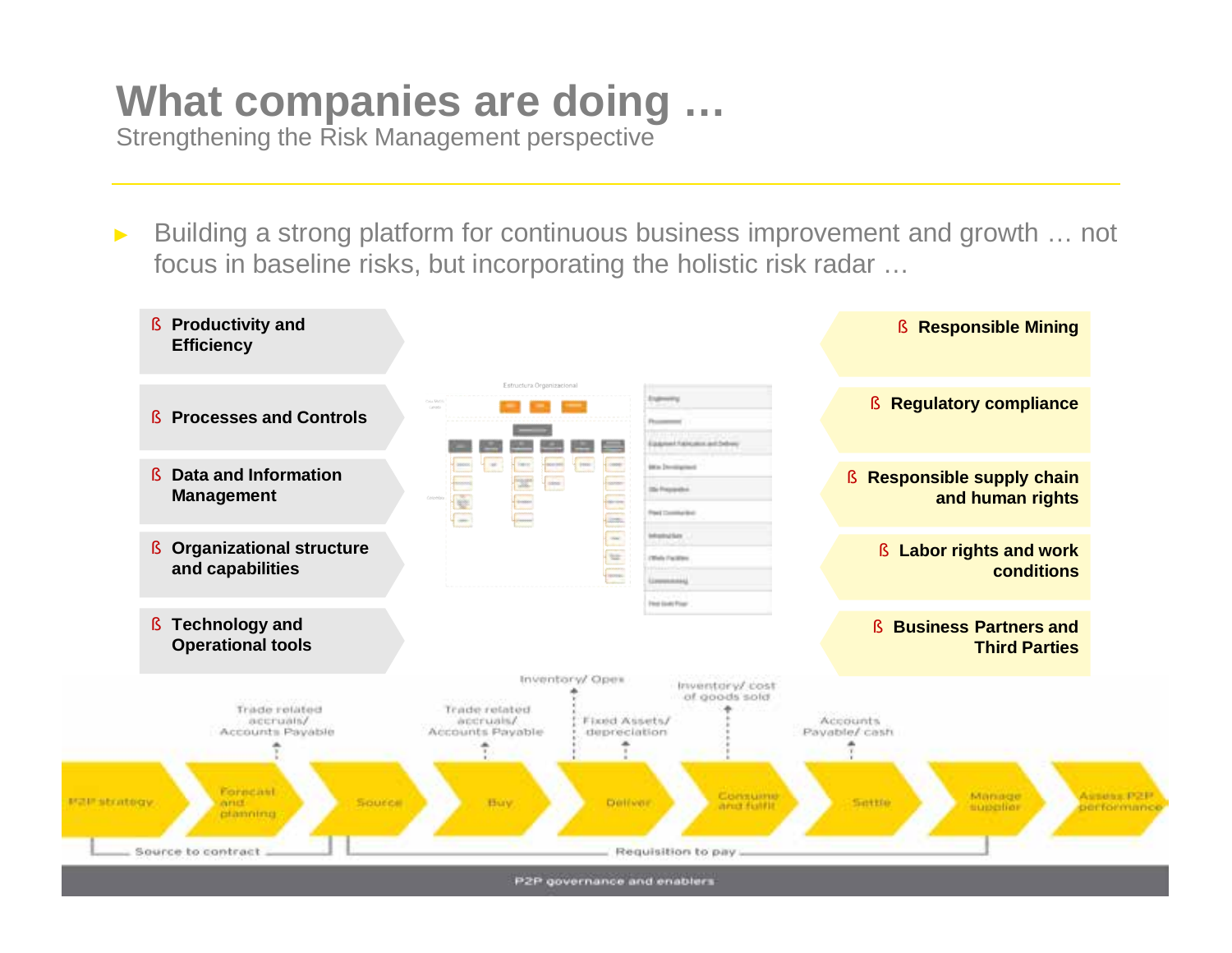# **Social license to operate**

#### **Local case:**

- Informality and Illegal Operations
- **Community Protests**
- Competition between extraction and traditional production activities
- ► Potential environmental impacts due to close operations on water sources

#### **Response:**

- Focus on relationships with all stakeholders
- Inter-productive value chains with community
- Active and visible Formalization Programs
- ► Pro-activity with planning so prepared to deal with new issues



**"Social concerns about impacts are beginning to lead to increased regulation"**

Top 10 mining company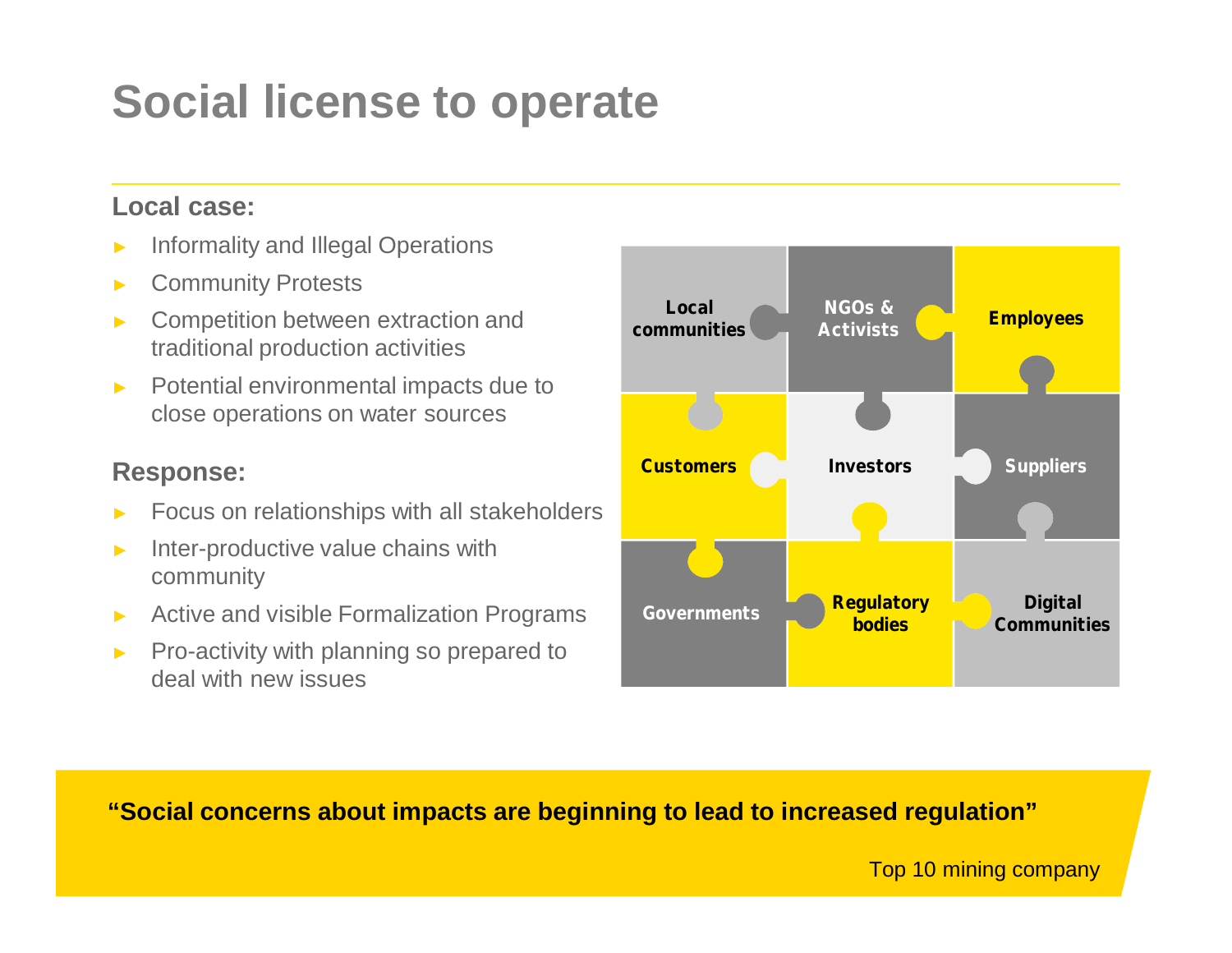# **Regulation & Transparency**

Requirements keep increasing

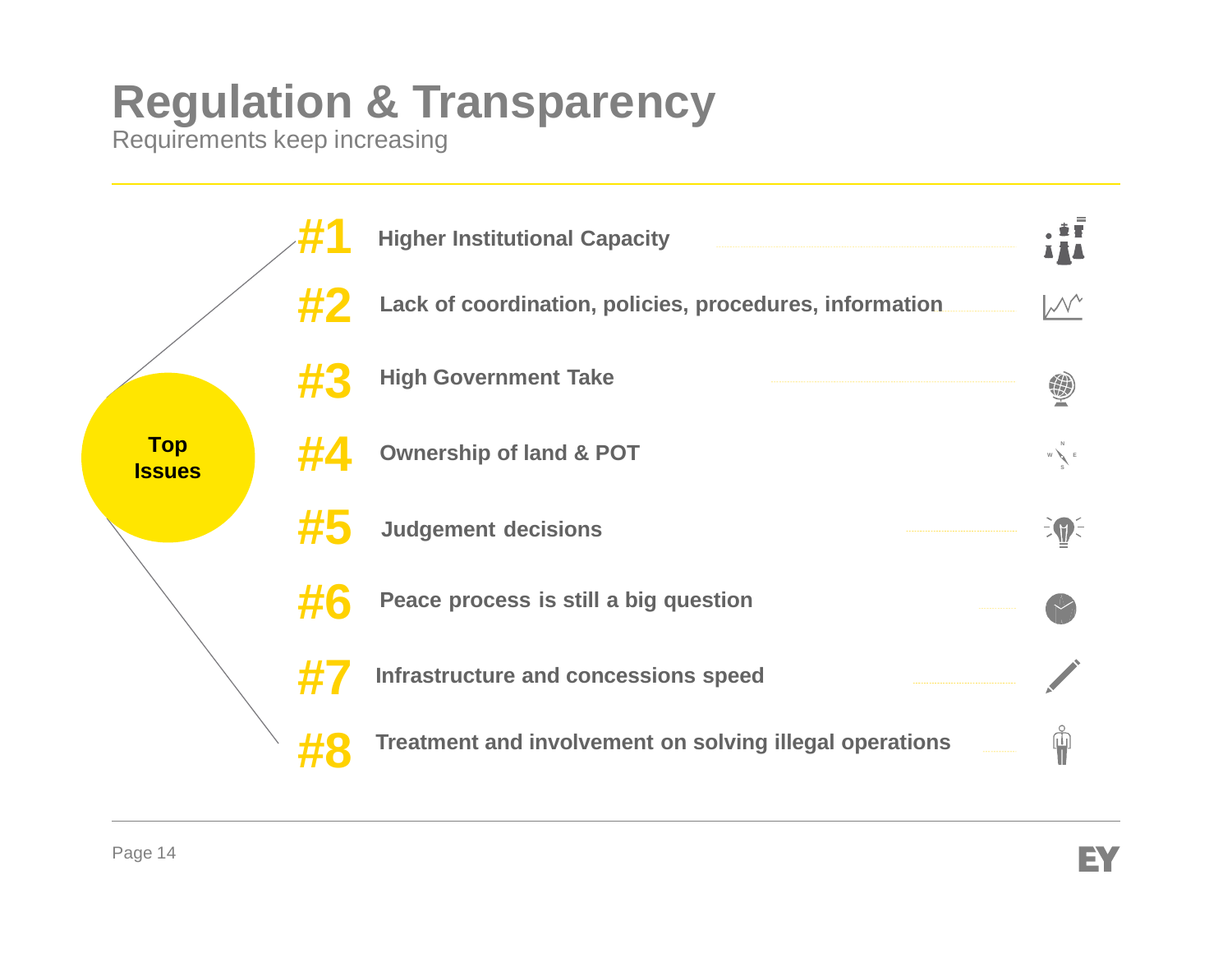**How the local mining environment can respond on this global and local challenges?**

#### 

**Contract Contract** 

The better the question. The better the answer. The better the world works.

#### **Our independent perspective on the local case …**

- $\triangleright$  There is a general feeling of uncertainty … however the medium term looks positive
- ► Due to great geological mining potential, Colombia is still in the investment global radar
- $\triangleright$  Great scale projects are on the way to be successful … this is the only way to attract investment
- ► National commitment is not only about short term policies … investment attraction requires long term programs

#### **Local contacts:**

**javier.quintana@co.ey.com**

**ricardo.ruiz@co.ey.com**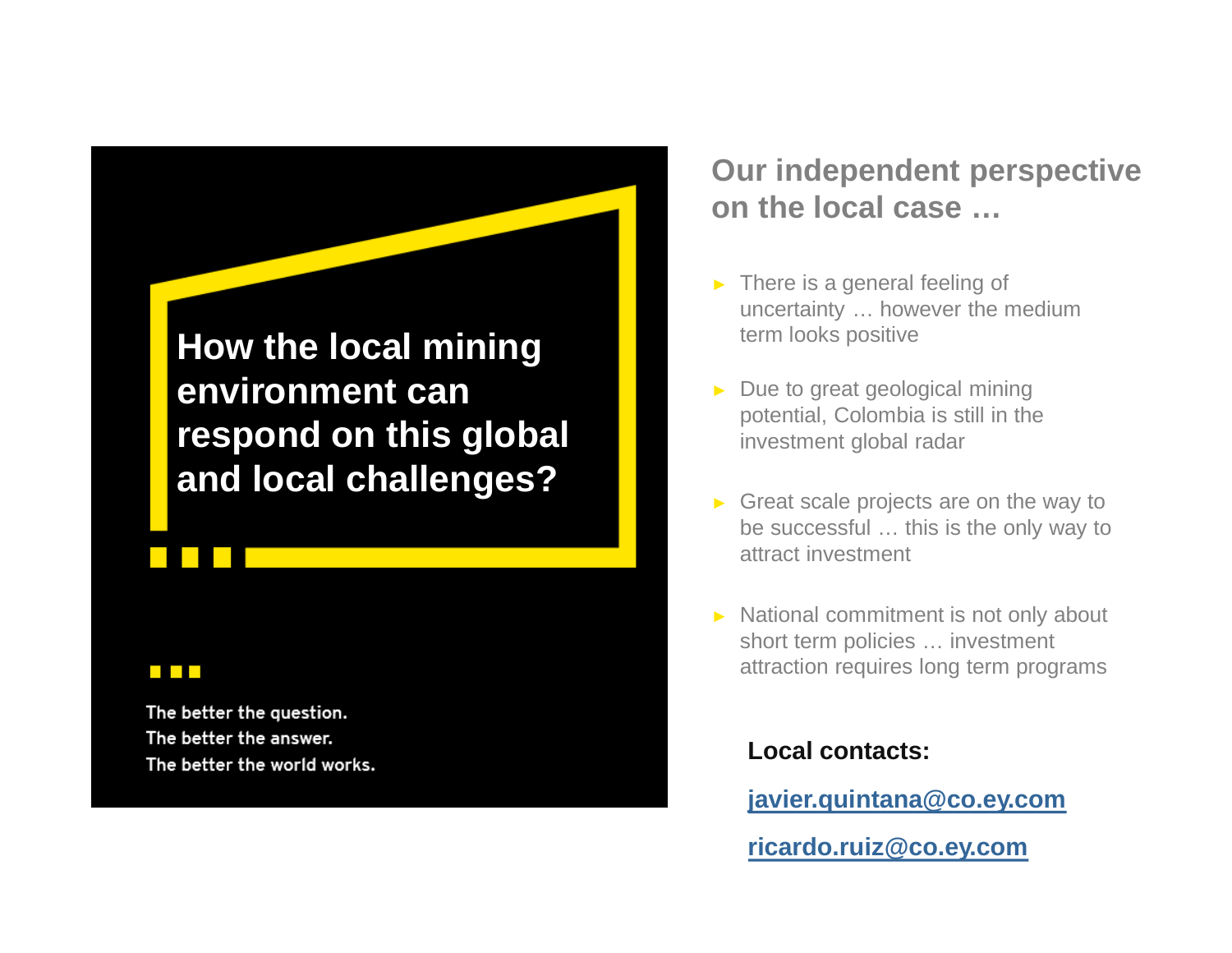**Top 10 business risks facing mining and metals, 2016–2017**

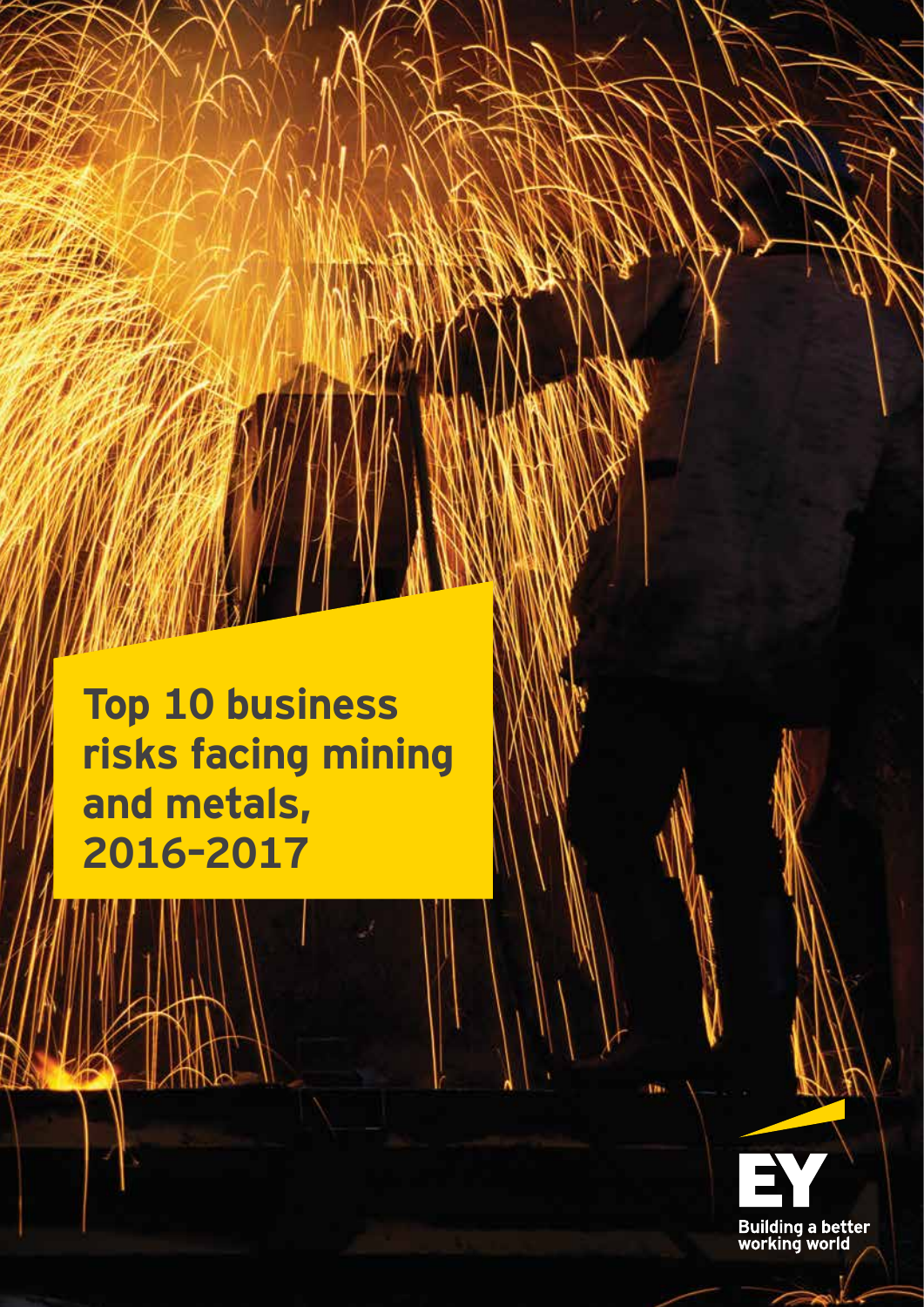"The market environment of prices being lower for longer, economic uncertainty and volatility are all reflected in our ranking of the top risks facing the sector for 2016-2017."

> **Miguel Zweig,** EY Global Mining & Metals Leader

# Top 10 business risks Risk radar for mining and metals



Executive sum mary summus xecutive

Mining and metals companies have increased their focus on cash as they seek to maintain strong balance sheets and plan for longer-term profitability. For this reason, cash optimization is the No. 1 risk facing mining and metals companies in 2016-2017, especially given the limited demand and pricing visibility in the wake of market volatility. Cash optimization encompasses the risk of price and currency volatility, which was ranked No.  $6$  in  $2015$ - $2016$ .

In the current environment, securing funding and credit terms has been particularly challenging. Capital access has moved up to No. 2 as trade and debt financing is extended only to those companies with sufficient security and at an increased cost, as banks seek to manage the risk of default.

Productivity remains in the top three risks as many miners are still struggling to make further improvements, particularly in asset

| 2016-2017 |                           |                         | 2008 (peak of the super cycle) |                           |  |
|-----------|---------------------------|-------------------------|--------------------------------|---------------------------|--|
| 01        | Cash optimization         | $\omega$                | 01                             | Skills shortage           |  |
| 02        | Capital access            | $\overline{\mathbf{C}}$ | 02                             | Industry consolidation    |  |
| 03        | Productivity              | വ                       | 03                             | Infrastructure access     |  |
| 04        | Social license to operate |                         | 04                             | Social license to operate |  |
| 05        | Transparency              | $\mathbf 0$             | 05                             | Climate change            |  |
| 06        | Switch to growth          |                         | 06                             | Rising costs              |  |
| 07        | Access to energy          | O                       | 07                             | Pipeline shrinkage        |  |
| 80        | Joint ventures            |                         | 08                             | Resource nationalism      |  |
| 09        | Cybersecurity             |                         | 09                             | Access to energy          |  |
| $1 \cap$  | Innovation                |                         | 10                             | Increased requision       |  |

|       | 2016-2017 |                           |                            | 2008 (peak of the super |                       |
|-------|-----------|---------------------------|----------------------------|-------------------------|-----------------------|
|       | 01        | Cash optimization         | $\boldsymbol{\mathcal{C}}$ | 01                      | Skills shortage       |
|       | 02        | Capital access            | $\overline{\textbf{C}}$    | 02                      | Industry consolidatio |
| CISKS | 03        | Productivity              | U                          | 03                      | Infrastructure access |
|       | 04        | Social license to operate |                            | 04                      | Social license to ope |
|       | 05        | Transparency              | m                          | 05                      | Climate change        |
|       | 06        | Switch to growth          |                            | 06                      | Rising costs          |
|       | 07        | Access to energy          | U                          | 07                      | Pipeline shrinkage    |
|       | 08        | Joint ventures            |                            | 08                      | Resource nationalisn  |
|       | 09        | Cybersecurity             |                            | 09                      | Access to energy      |
|       | 10        | Innovation                |                            | 10                      | Increased regulation  |



#### **Video insight**

EY's Miguel Zweig, Global Mining & Metals Leader, explains the rankings of the key risks.

productivity. We believe that companies need to embed sustainable loss-elimination practices through employee engagement, plus an integrated end-to-end approach for long-term productivity improvement.

Moving out of the top 10 this year is capital projects, given investment in new projects has slowed.

Our 2015-2016 No. 1 risk, "switch to growth," has moved down to No. 6 as other risks have increased in criticality. With the next upturn in commodity prices expected to be some way off, it has decreased in urgency. Nonetheless, mining and metals companies that focus on having a productive, well-managed and cost-effective end-to-end value chain, supported by a change in organizational mindset, will be best-positioned for growth in the next cyclical upswing.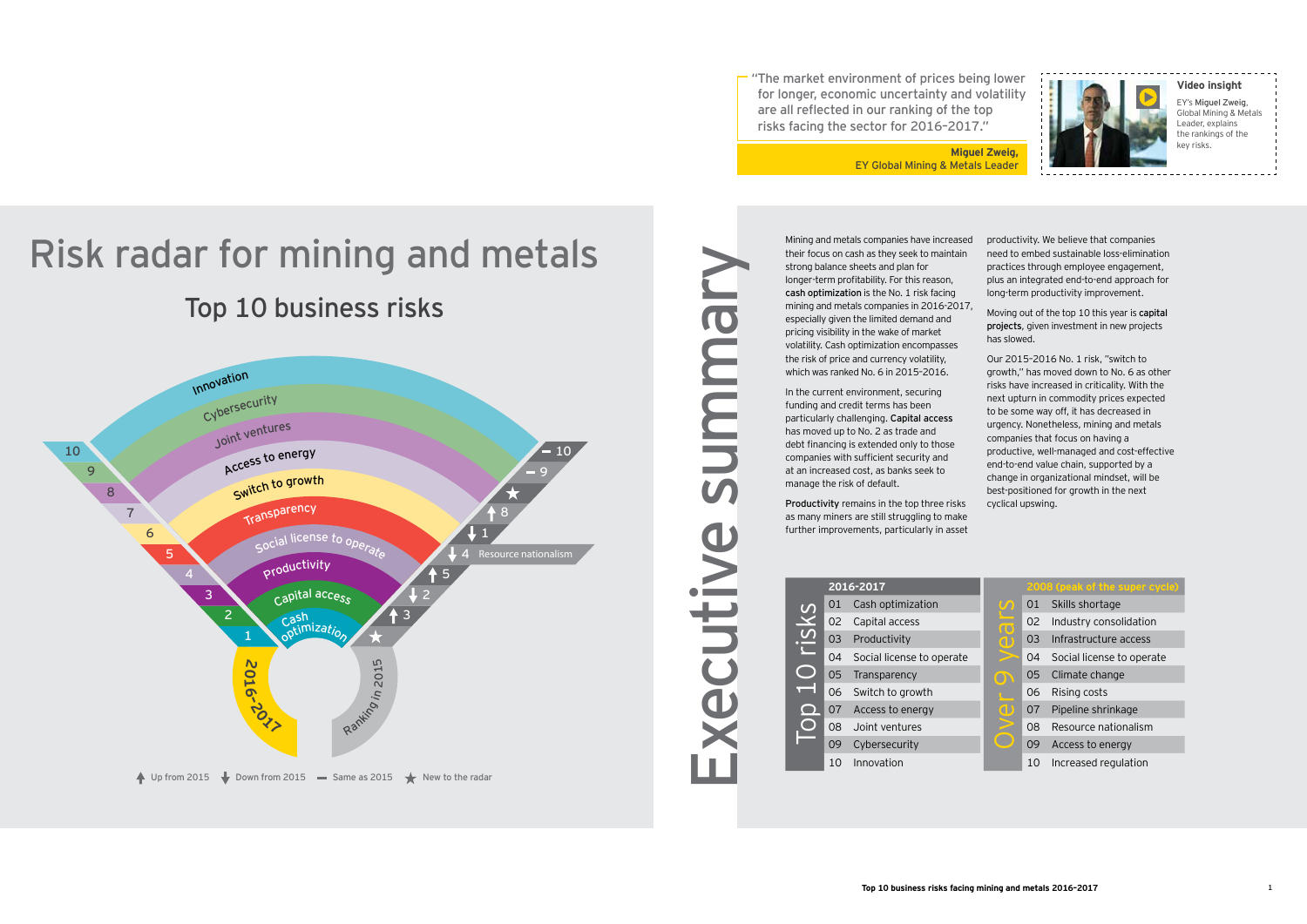

# Cash optimization 01

Cash generation and preservation will remain a key focus for the medium term due to ongoing market volatility.

10

4 5 6

#### $(New)$  (From 3 in 2015)

8 9



We expect the cost of capital to remain elevated in 2016 unless the commodity pricing environment improves. Corporate credit ratings continue to be placed on either negative watch or downgraded, while banks remain wary of extending credit to the sector. Equity markets in Australia, Canada and the UK are likely to remain subdued. with the potential risk of shareholder dilution from placements or rights issues, prompted by financial distress.

Private equity and well-capitalized producers continue to look for opportunities in the sector. These entities are likely to remain selective on deploying capital, targeting low-cost, de-risked operations with output readily marketable to end users. Their subsequent risk appetite will determine the minimum returns needed. with interest potentially skewed toward long-life assets in operation or scarce, strategically important industrial minerals.

Limited pricing and demand visibility as a result of ongoing market volatility is challenging mining and metals companies as they plan for the future. Cash is king once again as companies seek to maintain balance sheet liquidity and implement plans to boost operational cash flow for long-term profitability.

In our view, there are three key focus areas by which mining and metals companies can effectively manage liquidity:

- Make sustainable cost reductions that do not erode value: During the mining boom. costs escalated substantially, in some cases by 200%. As soon as prices started declining, miners took measures to lower their costs and protect their margins by traditional means such as headcount reduction and mothballing projects. However, as prices look like they will be lower for longer, miners need to take a longer-term, more sustainable approach to managing their costs. Understanding what cost reductions need to be made, how quickly they can be implemented, what the payback period is and how long they can be sustained is key. Companies need to act now to protect margins and reduce exposure to current and future cost increases. We have already seen mining and metals companies being inventive in the areas of cost reduction, for example, by challenging all areas of expenses including the need for travel, considering the offshore sourcing of standard components and consolidating suppliers to facilitate a more effective negotiation on prices.
- $\cdot$  Increase focus on working capital: In our recent report. Making working capital *[work for you: unlocking cash in the](http://www.ey.com/GL/en/Industries/Mining---Metals/EY-cash-in-the-ground)  [mining sector](http://www.ey.com/GL/en/Industries/Mining---Metals/EY-cash-in-the-ground)*, we analyzed the working capital performance of 80 of the largest

mining companies globally. This analysis showed that many miners had still not actively focused on working capital as a lever to improve cash flow, reduce costs and improve shareholder returns. Taking an enterprise-led approach, combined with a bottom-up change management program, has released cash flows totaling tens of billions of US dollars. Given that the aggregate levels of working capital in the sector amount to more than US\$200b, there are still plenty of opportunities to further release cash.

 $\cdot$  Improve capital effectiveness: Extracting more value from existing assets presents an opportunity to improve asset management capability. This can help to drive productivity and manage risk in a cost-constrained environment. Some key areas where we believe improvements can be identified include a shift from calendar- to condition-based maintenance with appropriate overall equipment efficiency (OEE) metrics, prioritizing sustaining capital and taking a top-down approach to facilitate appropriate capital allocation and effective control of risks.

# 02



Source: Thomson ONE, EY analysis

The backdrop of challenging market conditions has led to a number of alternative financing strategies being pursued. There were 11 maior streaming deals in 2015 worth US\$4.2b, up from US\$2.2b two years earlier.<sup>1</sup> In 1H16, Silver Wheaton announced US\$940m worth of precious metal streams while Franco-Nevada signed on for a  $US5500m$  silver and gold stream from Glencore's Antapaccay mine in Peru. There have also been a large number of royalty agreements, offtake and forward sales, as well as asset-backed financing on inventory and trade receivables.

Companies are also looking at their portfolios, which may lead to divestment of non-core assets or offering minority positions to joint venture partners to reduce capex requirements and maintain operational flexibility. This enables financial headroom to cope with volatility and convince lenders of future viability.





Capital raising continues to be an issue in the sector. In 2015, capital raised was down by about 10% YOY. There was a sharp decline in loan finance to the sector, and most loans were used for refinancing existing facilities rather than going into new projects.

Over the past 12 months, as the risk of default has increased, banks are only extending trade and long-term financing at an increased cost to those mining and metals companies with sufficient security to back the debt. In January 2016, both credit default swap (CDS) spreads and vields peaked, with credit access remaining constrained since.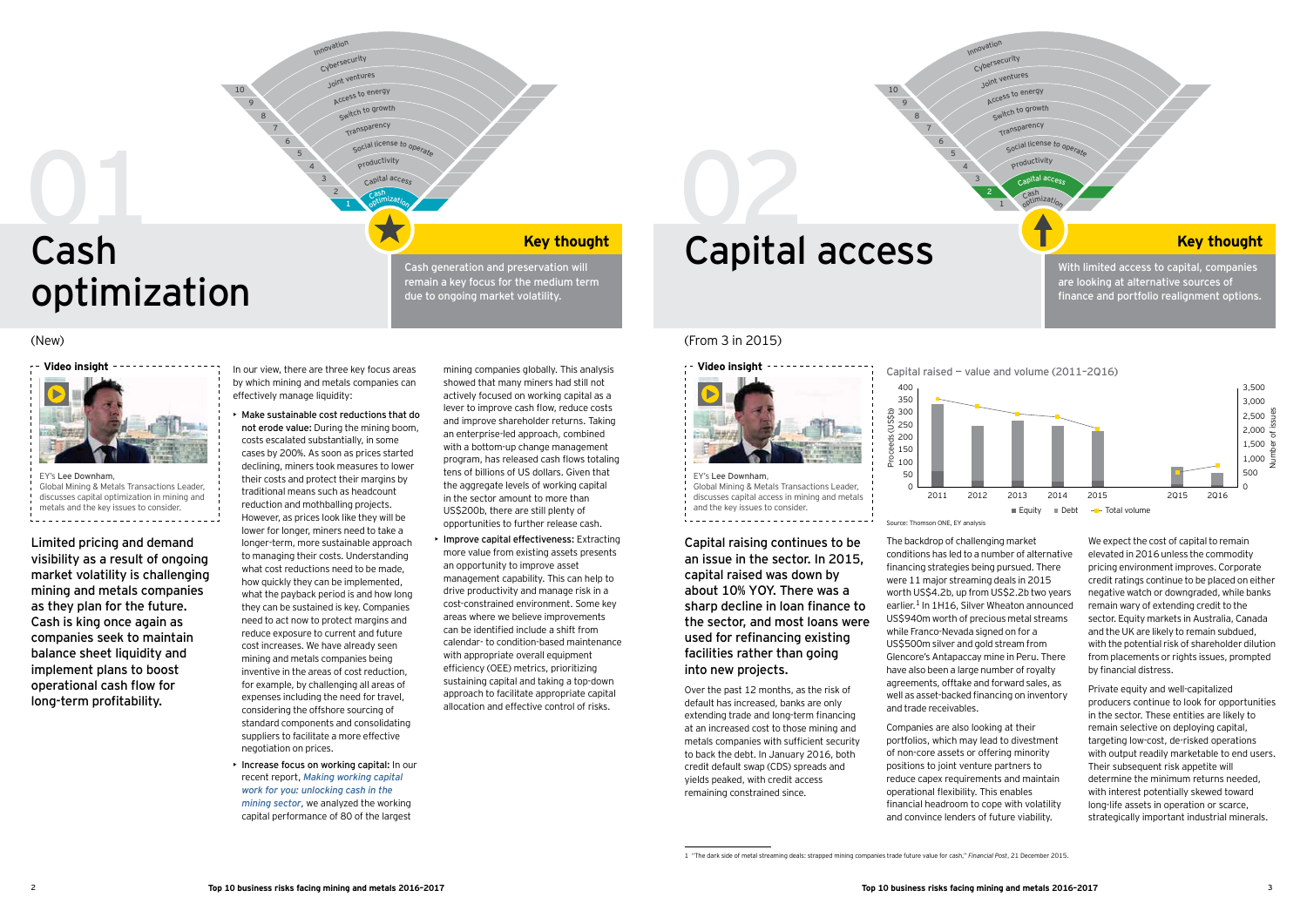

- Innovation<br>Cybersecurity
	- <sup>J</sup>oin<sup>t</sup> <sup>v</sup>enture<sup>s</sup>

10

1 2 3

5 6

- Access to energy
- Switch to growth
- Transparenc<sup>y</sup>
	- Social license to operate
	- Productivity
	- Capital acces.

8 9

#### In EY's paper, *Productivity in [mining: now comes the hard](http://www.ey.com/GL/en/Industries/Mining---Metals/EY-productivity-in-mining-now-comes-the-hard-part)*

*[part](http://www.ey.com/GL/en/Industries/Mining---Metals/EY-productivity-in-mining-now-comes-the-hard-part)*, we identified that the focus on "volume at any cost" during the boom generated a focus on growth and meant mines had to be larger. Scaling up these structures made them more complex to run and resulted in silos and diminished connectivity within operations. It created an integration gap within businesses, and dealing with it requires an end-to-end approach.

<sup>C</sup>as<sup>h</sup> <sup>o</sup>ptimizatio<sup>n</sup>

Mining and metals companies need to embed sustainability into long-term planning and operate in tandem with local communities to retain social license to operate (SLTO).

bankruptcy, questions are being raised as to who will pick up the cost of mine closures and rehabilitating mine sites. If companies do not manage this issue. then governments will have to step in. For example, in Queensland, Australia, a chain-of-responsibility legislation was proposed in March 2016 to prevent taxpayers from having to pay for environmental cleanups.<sup>6</sup>

To maintain a strong SLTO, it is important to integrate sustainability into long-term planning and link key performance indicators with productivity outcomes as well as remuneration structures. Successful companies have highlighted the value of operating in tandem with communities and have shown that it is possible to engage through mutual value creation  $-$  for example, offering some local ownership and sourcing labor and procurement domestically will provide a greater level of community engagement.

 $\cdot$  The crippling costs of mine rehabilitation are making it tough to seal deals on pits reaching the end of their mine life. Where transactions have been completed, new ow ners are often continuing to produce (even at a loss, in some cases) to avoid closure costs. In addition, as mining companies go into administration or

**Focus on the assets, endto-end view** 1 Focus on the **2** Relentless **1** 3

Each part of the business should be optimized not on its own but as part of a business system. We believe that the mining sector can learn a lot from other sectors on how to do this. There is evidence of significant productivity improvement and value creation through the adoption of a manufacturing mindset, whereby there is a relentless focus on the elimination of loss across the organization. Procter & Gamble, for example, is a leader in this space through its integrated work system, which has enabled the company to achieve YOY savings of US\$1.2b over the past three years.<sup>2</sup> There is also a move tow ard digitalization of the value chain as more companies are implementing information systems to manage the full value stream using real-time production reporting systems while also adjusting their management operating systems to be more data-oriented.

Where companies have implemented actions to move toward operational reliability, significant benefits have been achieved.

Production uptime can quickly be increased by up to 5%, and revenue enhancement can typically be delivered in the range of 10%-20% without significant investment. Through stable and predictable operations, productivity, particularly around operations and maintenance activities, can also be increased. Operations spending less time dealing with emergencies can create opportunities to support continuous improvement efforts. As a result, this approach translates into improved safety. better forecasting and advanced integrated activity planning.

The critical role that people can play in the productivity transformation cannot be underestimated. Productivity improvement is the responsibility of everyone in the organization  $-$  relentless pursuit of loss, like zero harm, can transform the business. Visible leadership and significant investment in culture change and capability are critical to reach the next level of productivity.

# Productivity **Productivity** Productivity remains the primary **Social license** to operate

Mine accidents, mining-related diseases, community protests and neglecting mine rehabilitation obligations are all having a significant impact on the sector's image and, in turn, on the ability of the companies to retain their SLTO. The following are a few of such recent impacts:

 $\triangleright$  We have observed a small rise in fatal accidents in 2015, raising the following questions: Is cost-cutting undermining the focus on zero harm? $3$  Are technology, systems and safety being adequately resourced to be effective? Are companies at risk of undoing some of the successes in achieving better safety cultures?

 $\triangleright$  Mining-related diseases such as silicosis and pneumoconiosis (black lung disease) are back in focus. In 2015, the first confirmed case of black lung disease in 30 years was reported in Australia. $4$ Resurgence of these diseases means that mining companies will face increased regulatory activity, new and tighter dust limits, operational changes and increased corporate liability. We have already observed large-scale, health-related civil claims. For example, in May 2016, a South African High Court ruled that people who contracted silicosis and TB as a result of unsafe conditions at mines could join together in a class action law suit against mining companies for compensation.<sup>5</sup>

**The key to achieving long-term sustainable productivity improvement**

**pursuit of loss**

# 03

**Support your** 

**people**

Productivity remains the primary operational challenge in the mining sector, with many still struggling to make an impact.

#### (From 2 in 2015) (From 5 in 2015)



EY's Paul Mitchell Global Mining & Metals Advisory Leader, [discusses the importance of productivity in](http://bcove.me/yjmg1wir)  mining and the key issues miners need to consider

<sup>- 3 &</sup>quot;No safety, no pain," Australasian Mine Safety Journal, 30 October 2015, accessed 16 June 2016.

<sup>4 &</sup>quot;Black Lung disease – Is the sleeping giant waking up?" Clayton Utz insights, 26 May 2016, accessed 16 June 2016.

<sup>-</sup> E<sup>4</sup>ll mineworkers in South Africa win historic silicosis battle " The Economist, 23 May 2016

<sup>6 &</sup>quot;Confidence in the mining industry suffers following legislation in Queensland," Mining Global, 16 May 2016, accessed 16 June 2016.

 $2$  "How Supply Chain Transformation Saved P&G US\$1.2 Billion," GT Nexus website, accessed 17 May 2016.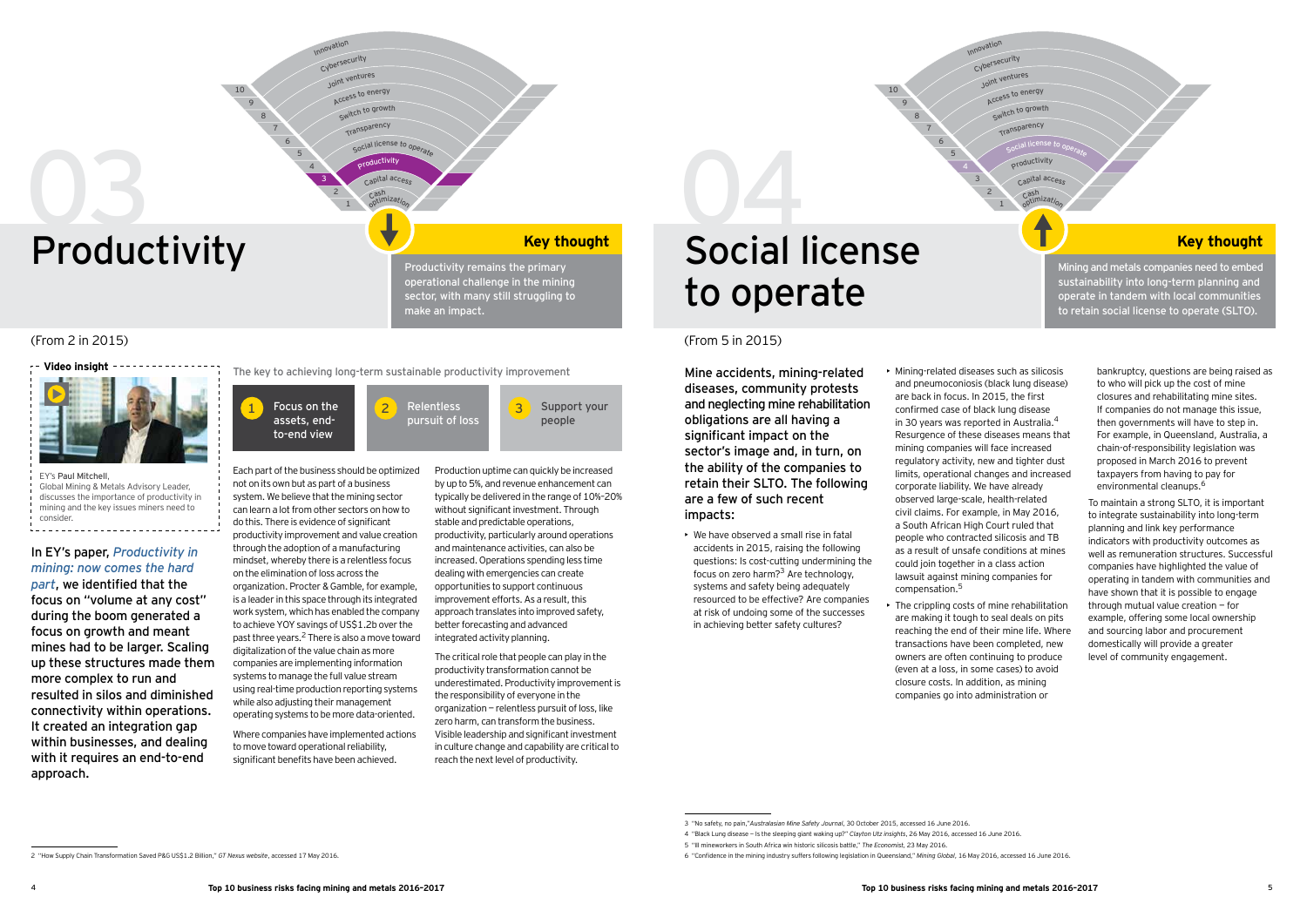10



# **Transparency** We are thought  $\overline{\mathbf{0}}$

transparency initiatives are accelerating.

Switching to growth at the right time to take advantage of a buyer's market will boost long- term shareholder value.

> Managing liquidity must be balanced with asset portfolios that represent attractive shareholder value through the whole cycle. Although companies have focused on reducing cash outlays and increasing financial flexibility, EY believes that continued volatility represents an opportunity to reposition portfolios for a cyclical recovery.

Identifying areas for growth in conjunction with near-term liquidity should remain an important consideration for management, especially when planning to create shareholder value. This also includes digital strategy and cultivating the right skills and people. This is an optimum time to think about the diversity and skills needed for the future. Doing so may facilitate the timely acquisition of assets that could otherwise be difficult to secure after a full cyclical recovery. It also helps in avoiding future value destruction from paying excessive acq uisition premiums and in beating competitors by opportunistically securing the strongest assets ahead of the market.

Access to energy

Switch to growth

8 9

Innovation<br>Cybersecurity

Transparenc<sup>y</sup>

Social license to ope

Productivit<sup>y</sup>

Capital acces.

While resource nationalism has retreated in many regions over the past 12 months, transparency initiatives continue to gain momentum as governments seek to improve governance in their countries.

A focus on transparency, rather than on resource nationalism, in turn, improves the investment climate of a country by providing a clear signal to investors and international financial institutions that the government is committed to good governance and rule of law. Improving transparency can help mining and metals companies show their social contribution  $$ providing local communities with greater access to information and, in turn, helping to refute claims of not paying their fair share.

<sup>J</sup>oin<sup>t</sup> <sup>v</sup>enture<sup>s</sup>

<sup>C</sup>as<sup>h</sup> <sup>o</sup>ptimizatio<sup>n</sup>

multiple standards. Failure to do so will attract penalties of noncompliance and, in some cases, may have criminal consequences. As a result. companies need to:

 $\cdot$  I dentify the level and granularity of disclosure and reporting necessary and then establish processes to gather and assemble the data regarding government

 $\triangleright$  Confirm that the data is reliable and tells the story that they are happy to share

The reporting of government payments is and will remain a significant challenge for many, but can only help to enhance investor

confidence and generate trust with stakeholders. With Rio Tinto reporting on its taxes since 2010 in an annual *Taxes Paid* publication, other large global mining companies have also started to voluntarily disclose their government payments.

data as required

payments for proper reporting  $\blacktriangleright$  Review their systems to confirm that they have captured the detail and

Initiatives to promote transparency started with the Extractive Industries Transparency Initiative (EITI) in 2003. This was followed by many other country- and region-specific disclosure initiatives in the US, the EU and Canada. More details about these rulings can be found in EY's paper *Disclosing [payments to governments in an era of](http://www.ey.com/Publication/vwLUAssetsPI/mining-and-metals-in-an-era-of-transparency/$FILE/ey-mining-and-metals-in-an-era-of-transparency.pdf)  [transparency](http://www.ey.com/Publication/vwLUAssetsPI/mining-and-metals-in-an-era-of-transparency/$FILE/ey-mining-and-metals-in-an-era-of-transparency.pdf)*&

These initiatives affect all mining and metals companies, regardless of where they operate, with some having to comply with

#### **Resource nationalism updates**

publicly

#### $($  From 4 in 2015 $)$  (From 1 in 2015)

You can access the latest resource nationalism quarterly updates in EY's *[Mining & Metals Quarterly Briefing](http://www.ey.com/GL/en/Industries/Mining---Metals/ey-mining-metals-quarterly-briefing-resource-nationalism-update)*&

growth

Mining and metals companies need to break free of the procyclical, short- term behavior that currently prevails. Even though it now appears that commodity prices will be lower for longer, preparing for future grow th rem ains essential if companies are to stay ahead of the competition. A clear understanding of growth options available  $-$  whether to build or buy  $-$  is essential. This requires an ongoing awareness of the market (capital markets, global supply and demand, geopolitical developments and custom er behavior) and the competition. It may also involve a process of downsizing existing portfolios to realize capital and free up scarce resources to support future growth opportunities.

The first half of 2016 witnessed several opportunistic acquisitions aimed at gaining exposure to specific metals, improving marketing premiums, realizing operating synergies or adding scale to existing operations. One such example is Barrick Gold's US\$610m divestment of Bald Mountain and Round Mountain to Kinross Gold Corp. to strengthen its portfolio and help lower the company's cost profile.<sup>7</sup> Beyond improving reserve lives and fulfilling strategic objectives, these transactions further supplement existing cost-cutting initiatives by being value-accretive to stakeholders in the short term. This is probably the best time for mid-tiers with good financial backing to acquire highquality assets as the majors refocus their portfolios and sell the assets that do not fit their core business. China Molybdenum, for instance, has taken advantage of the current market environment, spending US\$4.15b on tier 1 acquisitions in 1H16 from Anglo American and Freeport McMoRan, driving speculation that it may become a global mining major through acquisition. $8$ 

<sup>/</sup> ÉCinjokk acimijek ktjate\_ic Fenada akketk\$Ê *Kinross Gold Corporation press release*\$ )\* Foneebej \*()-&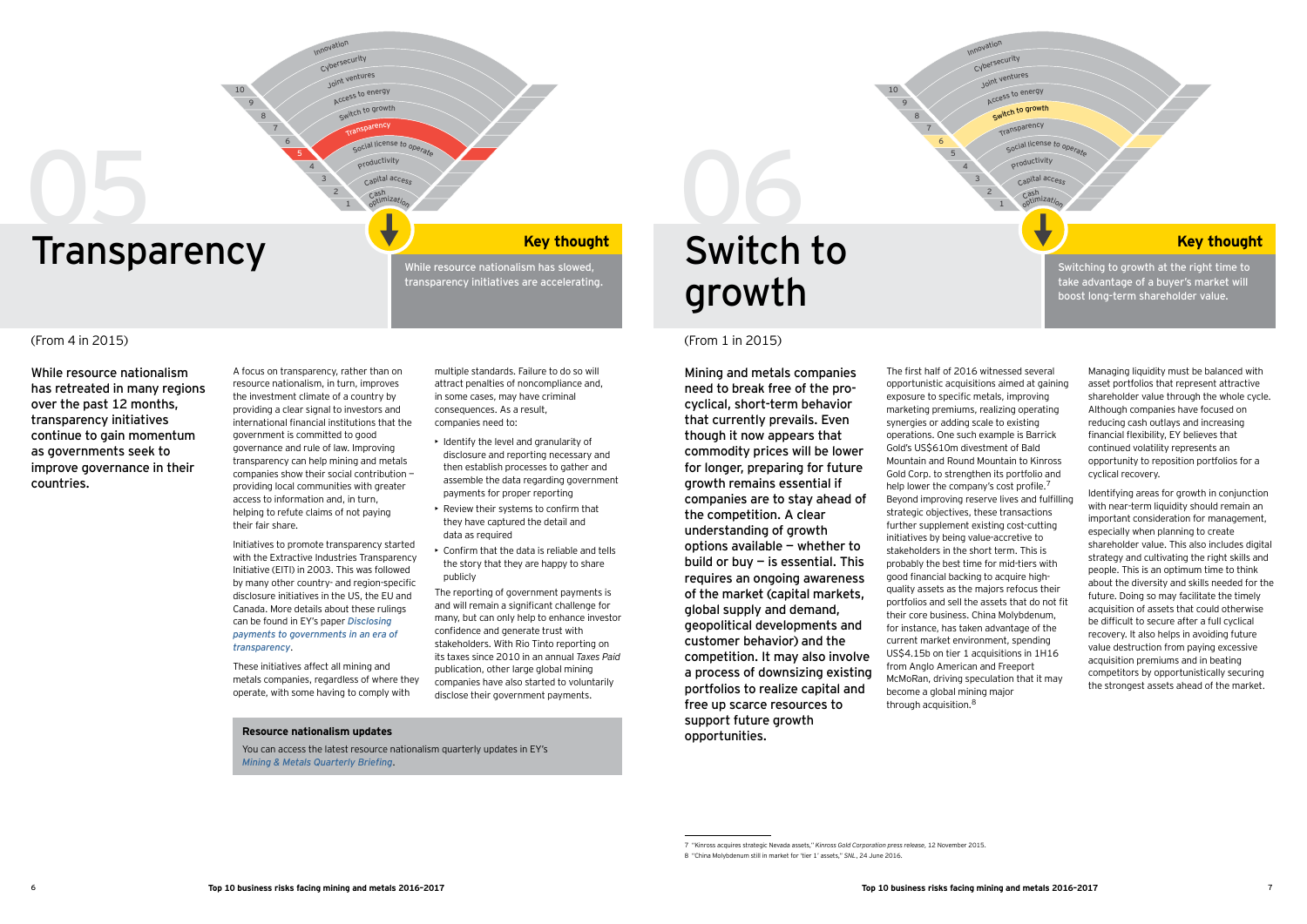Innovation<br>Cybersecurity <sup>J</sup>oin<sup>t</sup> <sup>v</sup>enture<sup>s</sup>  $\sim$  1

 $\mathbf{1}$ 

Access to energy Switch to growth

**Transparency** 

Capital acces. <sup>C</sup>as<sup>h</sup>

<sup>C</sup>as<sup>h</sup> <sup>o</sup>ptimizatio<sup>n</sup>

Social license to operat Productivit<sup>y</sup> Capital access

# Access to energy 0

#### $\langle$  From 8 in 2015) (New )

As energy consumption can be anywhere from 15% to 40% of the operating budget of a mine, cost is naturally an important consideration when choosing an appropriate source of energy. However, this is only one aspect of a far larger strategic decision. Other considerations are:

It is no longer a matter of scarcity, but rather the ability to identify, prioritize and implement the best source of energy for long-term tangible and intangible benefits.

> If the energy consumer is willing to enter into an appropriate long-term power purchase agreement for the electricity it consumes. renewable energy plants can be independently developed, built, financed and operated, so that these benefits are locked-in for the consumer. With operating margins being so dependent on both commodity prices and energy prices, increased focus on renewable energy and smarter energy solutions by the mining and metals community is likely to continue.

0 **Key thought Sexually and Sexually Collect and Sexual Article is a great upside to joint** 

Access to energy

Switch to growth

8 9

Innovation<br>Cybersecurity

#### oint ventures

Transparenc<sup>y</sup>

Social license to ope

Productivit<sup>y</sup>

<sup>o</sup>ptimizatio<sup>n</sup>

While there is a great upside to joint ventures (JVs), the risks to non-operators is significant given their lack of inclusion in operational decisions which can have arge knock-on effects.

> Andrew Mackenzie, CFO of BHP Billiton. brought JVs into stark focus when he said that the group was looking into whether governance should change at non-operated JVs. He said that BHP Billiton would see "whether a more petroleum-type model might be more appropriate in the future" for its non-operated mining ventures.<sup>11</sup>

Non-operating JV partners need to consider what mitigation strategies should be put in place to protect their investments, such as conducting non-operator audits or embedding non-operator management to provide increased visibility. Regular challenges by active investors will remove complacency and demand a greater consideration of all stakeholder interests when making operational decisions.

- $\rightarrow$  Uncertainty of availability and cost of energy over the entire mine life
- $\triangleright$  Counterparty risks
- Operational alternatives
- $\blacktriangleright$  Social, financial and reputational implications of every choice

Mining and metals companies today often use a mix of energy sources – typically a combination of fossil fuels, hydroelectricity and renewable energy, varying by location, energy supplier and capital availability. Given the rapidly increasing competitiveness of renewable energy, wind energy and solar energy in particular, large energy consumers are undertaking a significant change in how they procure and generate the energy they need. Renewable energy can provide them

with long-term, fixed-price electricity, thus mitigating any exposure to fuel price volatility in the future, be it oil and gas prices or the cost of importing electricity from neighboring countries. Renewable energy will also reduce exposure to any direct or indirect pollutant costs, such as greenhouse gases or carbon taxes. Renewable energy can also result in direct financial benefits by the availing of local incentives, capital allowances or reduced transmission costs. In markets such as South Africa and Chile, renewable energy plants are currently generating electricity at a cheaper price than anything provided by local utilities and at a price significantly cheaper than any on-site diesel generation.

On-site renewable energy generation, efficiency technologies and micro-grids are helping mining and metals companies to create significant operational cost savings. The use of combined storage and PV hybrid systems<sup>9</sup> can halve the fuel costs of off-grid producers that are currently reliant on liquid fossil fuels being transported and consumed on-site. This is in addition to financial, social and reputational benefits that may accrue due to reducing diesel-related greenhouse gas emissions and pollutants.

In addition to the cost savings, the decision to adopt renewable sources of energy and reduce energy consumption is also being influenced by national and regional policies and legislation to reduce carbon emissions. Several miners, including Rio Tinto and Anglo American, have signed the Paris Pledge for Action at COP21 in support of the agreement to limit the global warming temperature rise to less than 2 degrees Celsius. Rio Tinto focuses on technological development to improve energy solutions. For example, it has modernized its Kitimat aluminum smelter through the use of energy-efficient AP technology, which has improved the energy intensity of the smelter by  $30\%$ .<sup>10</sup>

Companies enter into JV arrangements for a variety of reasons, including capital intensity, risk mitigation, access to resources and technology, supply chain optimization, market positioning, regulatory requirements or political sensitivities.

When JVs are managed well, they have the potential to deliver substantial value to stakeholders, significantly enhancing the value of company portfolios and access to reserves and capabilities. However, when these relationships go wrong, they can be extremely disruptive, particularly to project schedules and key decision points. Aside from the disruption to the core business, arbitration and legal proceedings relating to any failure can be costly and timeconsuming distractions for the management of both the JV and the parent organizations.

Non-operators may be particularly vulnerable to operating risks as they have very limited say in the day-to-day operations at mine sites. Any decisions by the operator could diminish value creation for the non-operator or even result in large penalties or liabilities in the event of accidents or other operational issues. In the last few years, operational risks have become so complex and dynamic that it is almost impossible for an operator or a non-operator to reasonably factor in risk at the start of a project.

11 "BHP Billiton puts joint ventures under review after dam breach," Financial Times, 16 November 2015.

<sup>16</sup> Eperay storage PV-hybrid systems offer huge potential for off-grid mining sector" *py-magazine* 18 March 2015, accessed 16 June 2016

<sup>10 &</sup>quot;Balancing energy needs and environmental impacts," Rio Tinto website, accessed 15 July 2016.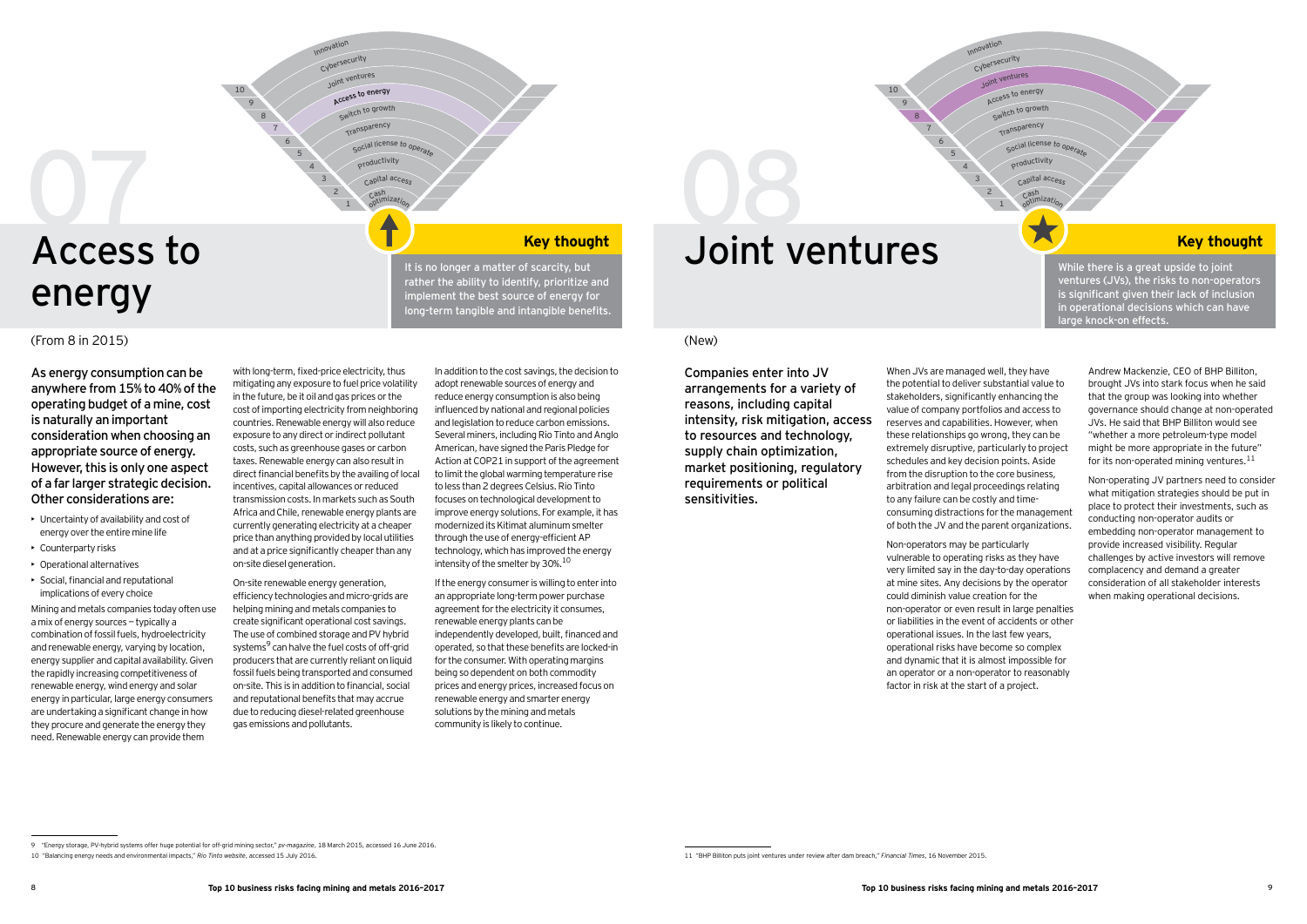- Access to energy
- Switch to growth
- Transparenc<sup>y</sup>
- Social license to ope
- Productivit<sup>y</sup>



# Cybersecurity **I New York Cybersecurity**

Understanding cyber risk exposure across IT and operational technology (OT) platforms is a major challenge facing mining and metals companies.

- Innovation<br>Cybersecurity
- <sup>J</sup>oin<sup>t</sup> <sup>v</sup>enture<sup>s</sup>

Capital access <sup>o</sup>ptimizatio<sup>n</sup>

<u> Estados de San</u>

Innovation is a key enabler of p roductivity, but in the current market companies are not investing in it.

- $\triangleright$  Collaboration is key: To prepare for future growth, we believe that now is the time for collaboration on innovation with other sector participants, other sectors, service companies and academic institutions. Many companies we interviewed were open to collaboration and currently rely on service providers and their own employees for innovation, regardless of whether they have the right culture, diversity or structure for this.
- $\triangleright$  Unrealistic return on investment expectations: Many see the innovation investment payback as for a short term, especially with the pressure on shareholder value  $-70%$  thought that the horizon should be less than two years. EY's view is that innovation needs to be a mix of short and long term  $-$  it shouldn't be a driver for short-term bottom-line improvements but to improve long-term returns.

To be successful, companies need to align their innovation program to their strategy; have a clear change management program; have the right structure, processes and systems in place: and most importantly, not just focus on technology. Finally, mining and metals companies need to allow their teams to fail fast and fail often, as sector transformation will only come from innovation.

8 9

- **Lack of budget:** The mining sector has traditionally spent significantly less than other sectors on innovation. With the downturn in commodity prices, while many have an innovation strategy, few have a discreet innovation budget, and many innovation programs have been put on hold.
- $\triangleright$  Many barriers: Our survey participants cited technological uncertainty, followed by skills deficit and lack of innovation culture, as the top three barriers to investing in innovation. Lack of budget was the fourth.
- $\blacktriangleright$  Innovation initiatives are not transformational: Current innovation initiatives in the sector are focused on operating a bit faster or more efficiently rather than being disruptive  $-$  this will provide short-term benefits but will not enable companies to make the stepchange needed for future sector growth.

12 [Global Information Security Survey](http://www.ey.com/GL/en/Services/Advisory/ey-global-information-security-survey-2015-1), EY, 2015.

cybersecurity is critical  $-$  cyber risk is not just a

<sup>C</sup>as<sup>h</sup>

Mining and metals companies have begun to tighten their IT security, but many admit that there are still known vulnerabilities in their cyber defenses and that they are not moving fast enough to mitigate these. About 21% of mining and metals companies surveyed in E Y ' s annual *Global Information Security Survey* still do not have an IT security strategy.  $12$  This means that many in the sector are lagging in establishing foundational cybersecurity.

**C y b e rs e c urit y** function have no real-time insight into cyber risks **6 3 %** don't have an information security strategy **2 1 %** don't have a security operations center (SOC) **6 6 %** Disappearing perimeter unlikely to detect a sophisticated attack **3 9 %** don't have a vulnerability identification capability **3 9 %** don't have a threat intelligence program **5 5 %** Cyber threats multiplying Lack of agility Lack of budget Lack of skills Growing attacking power of cyber criminals Sed internal pressures Increased external three

Source: Survey of mining and metal companies in the EY *[Global Information Security Survey](http://www.ey.com/GL/en/Services/Advisory/ey-global-information-security-survey-2015-1)*, 2015

We believe that the convergence of IT and OT platforms, protocols and techniques, which traditionally have been separated, will create the biggest threat to mining and metals companies. With the IP-enabling of OT infrastructure, companies need to have the same level of cyber controls, methods. frameworks and governance over their OT environments as they do for their IT environments. However, OT security is only just emerging on CEO agendas, and yet sensitive data and operational integrity, which can impact production, safety and reputation, are key vulnerabilities. It is vital that mining and metals companies have a baseline understanding of their cyber risk exposure across both of these environments, as well as on their wider ecosystem of third-party suppliers or extended value chain.

cyber risk exposure. Focusing on cyber risk rather than purely

financial risk but fundamentally a reputational and an intellectual property risk. Companies must focus their efforts to complicate attacks. detect malicious activities, respond to threats and educate the workforce to be securityconscious. Many companies have identified cyber as a material risk to their business, and this is reflected accordingly in their risk register. Those that are ahead of the curve are realizing that OT security requires significant investment in both the build of OT technology capability and scarce and in-demand specialists. Unfortunately, given the low commodity prices, for others we are seeing a squeeze on budget for cyber-related initiatives. Without this budget, there will not be adequate allocation of resources  $-$  capital and people  $-$  to appropriately manage the

# Innovation **With the United States of the Contract of the United States of the Key thought**

#### (9 in 2015) (10 in 2015)



Paul O'Rourke, EY's Managing Partner for Cybersecurity, Asia Pacific, explains why mining and [metals companies need to understand that](http://bcove.me/m2neb9zl)  cybersecurity is a key risk to the ongoing success of their business. <u>. . . . . . . . . . . . . . . . .</u>



Paul Mitchell EY's Global Mining & Metals Advisory Leader, discusses why innovation is a key business risk for 2016 and what it means for mining and metals companies 

Despite the commodity downturn and the resulting decrease in investment. innovation is still a key risk. This is because innovation is a key enabler of productivity im provement that will provide long-term competitive advantage when the market improves.

Over the past 6-12 months, EY has held a number of innovation workshops and conducted sector surveys on innovation in Australia. Canada and South Africa. We have seen a number of common themes emerge, including the following:

 $\mathbf{1}$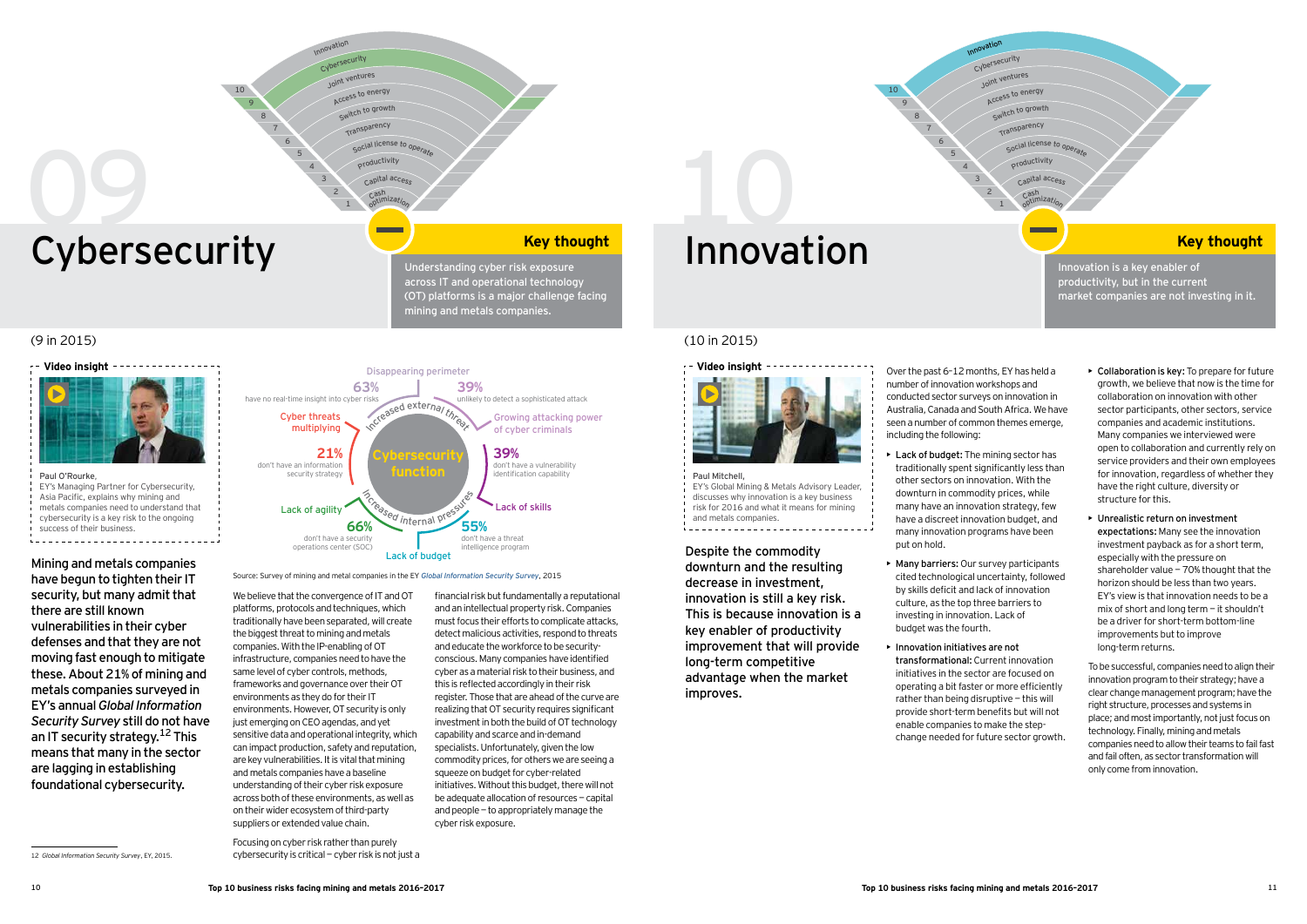# **Top risks for c o mmo d it ie s**





Note: Price and currency volatility encompasses the top two business risks of cash optimization and capital access.